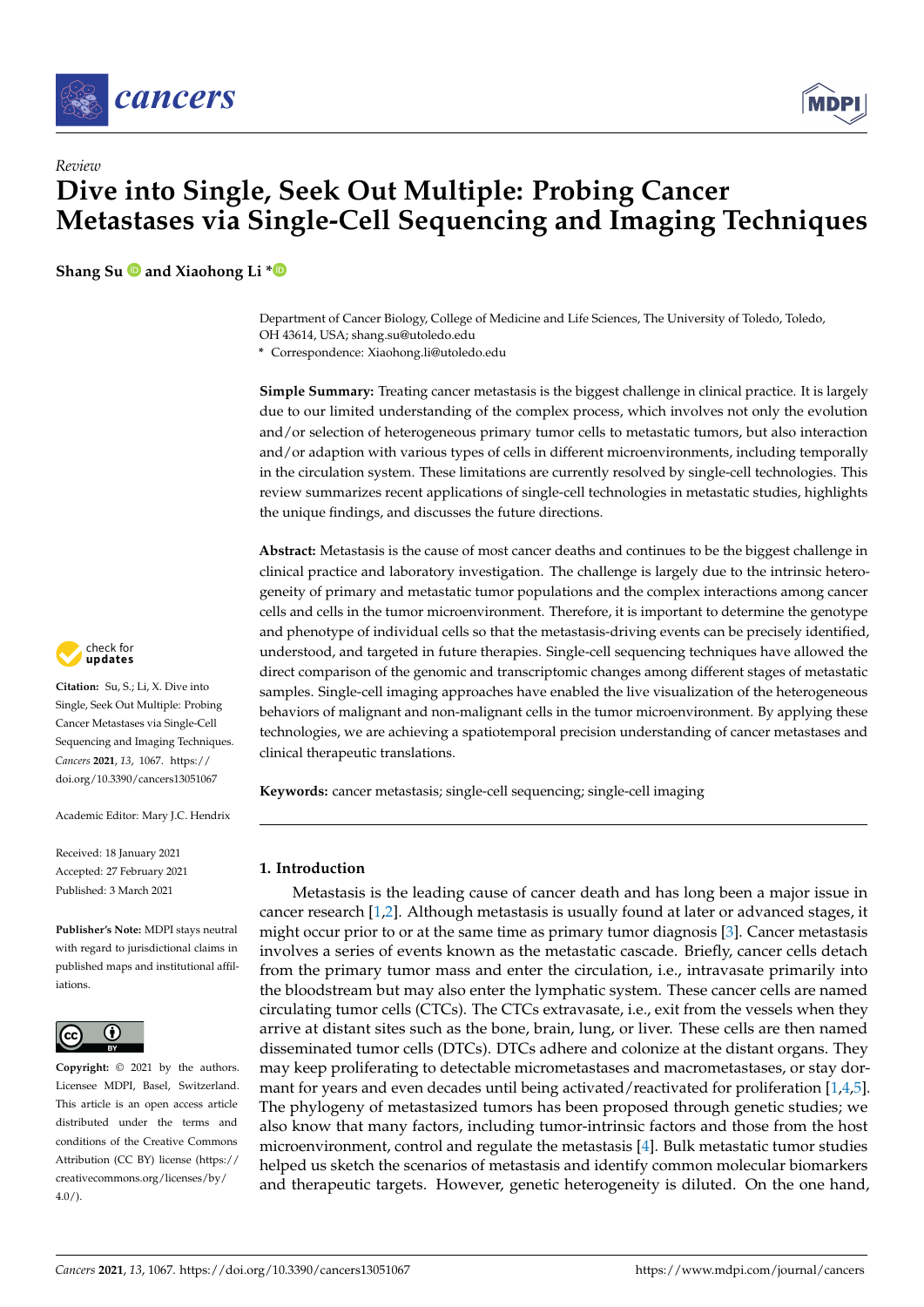druggable genomic and transcriptomic alterations are diverse and may represent only small subsets of patients in certain tumor types, which limits their clinical readout in biomarker-driven clinical trials [\[5\]](#page-12-4). On the other hand, we could have missed some cells with low proportions which could escape therapy and grow into resistant or relapsed tumors [\[6\]](#page-12-5). Moreover, macrometastases may have already undergone some essential but transient events along the metastasis cascade from colonization to micrometastases. Due to these unknown essentials, there is no precision therapy to specifically prevent or target metastasis. Therefore, advanced technologies and approaches are needed to break the limitations of our understanding of the biology of metastasis and to develop novel and effective therapeutic strategies to prevent and cure metastasis.

The applications of single-cell techniques allow one to decipher how heterogeneous cancer cells interact with various non-malignant cells in the tumor microenvironments under different stresses such as irradiation or treatments. Single-cell analyses can be carried out on both the cell behaviors and the intracellular changes, including the genome transcriptome, proteome, and metabolome. This review will focus on the recent advances in applications of single-cell sequencing and imaging, separately or in combination, in studies of cancer metastases.

# **2. Single-Cell Sequencing**

# *2.1. The Overall Experiment Flow*

The high accuracy and specificity of next-generation sequencing (NGS) facilitate the high-throughput characterization of RNA expression and DNA alteration. Singlecell sequencing (SCS) is a collective term for sequencing methods on DNA and RNA at the single-cell resolution. Such methods have been developed to amplify the input with the lowest biases while maintaining the high-throughput coverage of genomic and transcriptomic information. Currently, SCS can be performed to examine the status of DNA, RNA, and proteins [\[7\]](#page-12-6). Various SCS platforms share a common workflow, as outlined below.

# 2.1.1. Single-Cell Capture and Nucleic Acid Isolation

The first step for SCS is single cell isolation, which can be carried out through micromanipulation (capillary pipette), laser capture, flow cytometry sorting, or microfluidic devices, depending on the type of starting materials (Figure [1\)](#page-2-0). Recent technical advances also allow CTC or DTC isolation via liquid biopsy including peripheral blood, bone marrow, and cerebrospinal fluid  $[8-10]$  $[8-10]$ . The direct isolation of a single cell nucleus is preferred when unprocessed mRNA or genomic information is to be collected. Nonetheless, the isolation methods dictate the final output in terms of purity and detection capacity.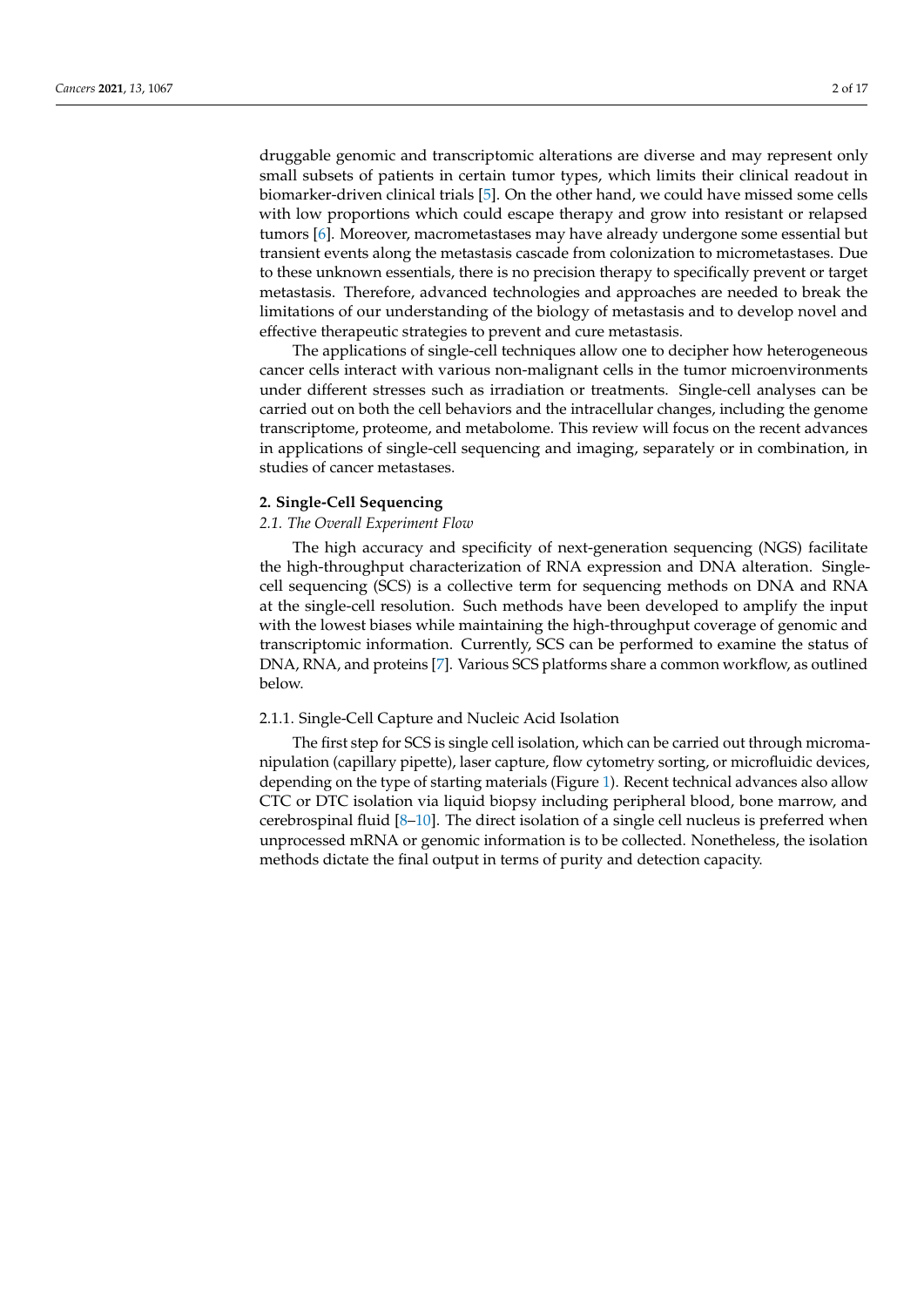<span id="page-2-0"></span>

Figure 1. The overall workflow of single-cell sequencing (SCS). Single cells are isolated from solid tissues or liquid biopsies via different approaches generated from purified the 2nd or 3rd generated from purified and distributed from purified  $\alpha$ via different approaches. Libraries generated from purified nucleic acids are sequenced on the 2nd or 3rd generation sequencing platforms. Raw reads are processed and visualized as shown in different applications in the Analysis section, including marker gene selection by differential expression, pseudotime tracking by trajectory analysis and cell type cluster to elucidate the population. Parts of the subplots are adapted from the figures in the reference literature [\[11–](#page-12-9)[13\]](#page-12-10). CTC: circulating tumor cell; DTC: disseminated tumor cell.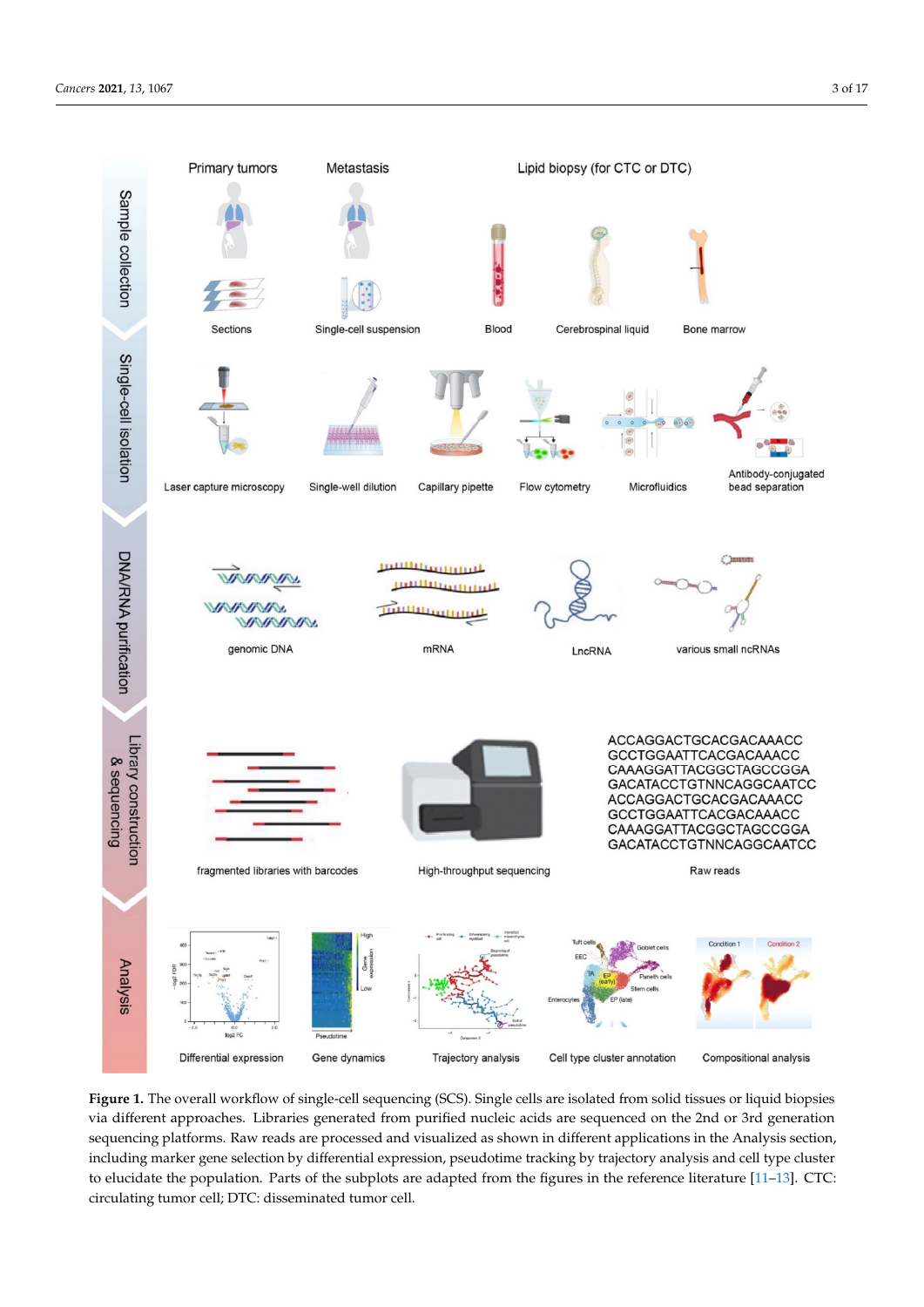For the isolation of CTCs, the epithelial cell adhesion molecule (EpCAM) is usually adopted as a marker to capture CTCs and to minimize blood cell contamination. However, it is only applicable for CTCs with a high expression of EpCAM. To capture CTCs with a low expression of EpCAM, microfluidic devices and size-based selection approaches are applied [\[14\]](#page-12-11). With size-based selection, more CTCs and their heterogeneities are captured, but contamination from other types of cells is not excluded.

# 2.1.2. Library Preparation and Sequencing

The library preparation protocols vary on the downstream sequencing platforms. DNA or cDNA from each cell can be labeled with barcodes and then pooled together for sequencing. Most of the SCS methods are based on next-generation sequencing with typical read lengths of 50–150 bp, while SCS approaches such as SMART-Seq and SMART-Seq2 that are powered by third-generation sequencing (also known as long-read sequencing) can process longer reads of up to several kb. The extracted nucleic acids from single cells have to be fragmented to a certain required size range by physical sheering or chemical ion-based methods prior to the adaptor ligation. In addition, unique molecular identifiers of 4–10 bp are introduced to each transcript during reverse transcription to distinguish the reads between amplified copies of the same mRNA molecule and other mRNA molecules transcribed from the same gene.

# 2.1.3. Data Processing

- The workflow for SCS data processing can be simplified into three steps:
- File conversion. Convert the raw reads from any SCS machinery to a standardized format, such as fastq.
- Demultiplexing, dataset quality control (QC), filtering, and alignment. Reads can be aligned to a reference genome or transcriptome via typical aligners such as STAR or HISAT2, or by pseudo-aligners such as Kallisto [\[15](#page-12-12)[–17\]](#page-12-13).
- Data visualization and interpretation. Multiple open-source software packages are available for the visualization of cell clusters and subpopulation identification, i.e., Seurat, t-SNE, and UMAP [\[18–](#page-12-14)[20\]](#page-12-15).

The analysis pipeline used for SCS experiments is variable and can be customized based on the research objectives. Those interested in getting into this growing field can refer to two systematic reviews of bioinformatic tools for SCS [\[11,](#page-12-9)[21\]](#page-12-16). To be noted, although RNA sequencing is mostly used to assess gene expression, it can also give information about genetic variants. Multiple packages have been developed, including inferCNV, CONICSmat and CaSpER, to identify copy number variations (CNVs) from single-cell RNA-Seq (scRNA-Seq) data to infer mutational phylogenies of cancer cell populations across different samples [\[22–](#page-12-17)[24\]](#page-12-18).

# *2.2. Single-Cell RNA-Seq (scRNA-Seq) in Metastatic Studies*

The first SCS study was reported in 2009, in which a single-cell whole transcriptome sequencing protocol was developed to analyze transcriptome complexity in a single mouse blastomere. 75% more gene expressions were detected compared to using the microarray [\[25\]](#page-12-19). Since then, scRNA-seq has been advanced to easier cell isolation, higher cell throughput, greater gene coverage, longer read length, and less bias. The advances of scRNA-Seq also benefit metastatic studies.

# 2.2.1. Spatial Understanding: Mapping the Diversities of the Metastatic Microenvironment

ScRNA-seq allows for high-resolution analyses of the cellular constitution of metastatic tumors in the tumor microenvironment, including fibroblasts, endothelia, various immune cells, etc. As a result, the complexities and dynamics of the metastasis ecosystem can be explored. Studies using this approach have been conducted on various metastases of many cancer types, for example, transcriptome profiling the transcriptomes of nearly 6000 single cells of 18 head and neck squamous cell carcinoma patients, including five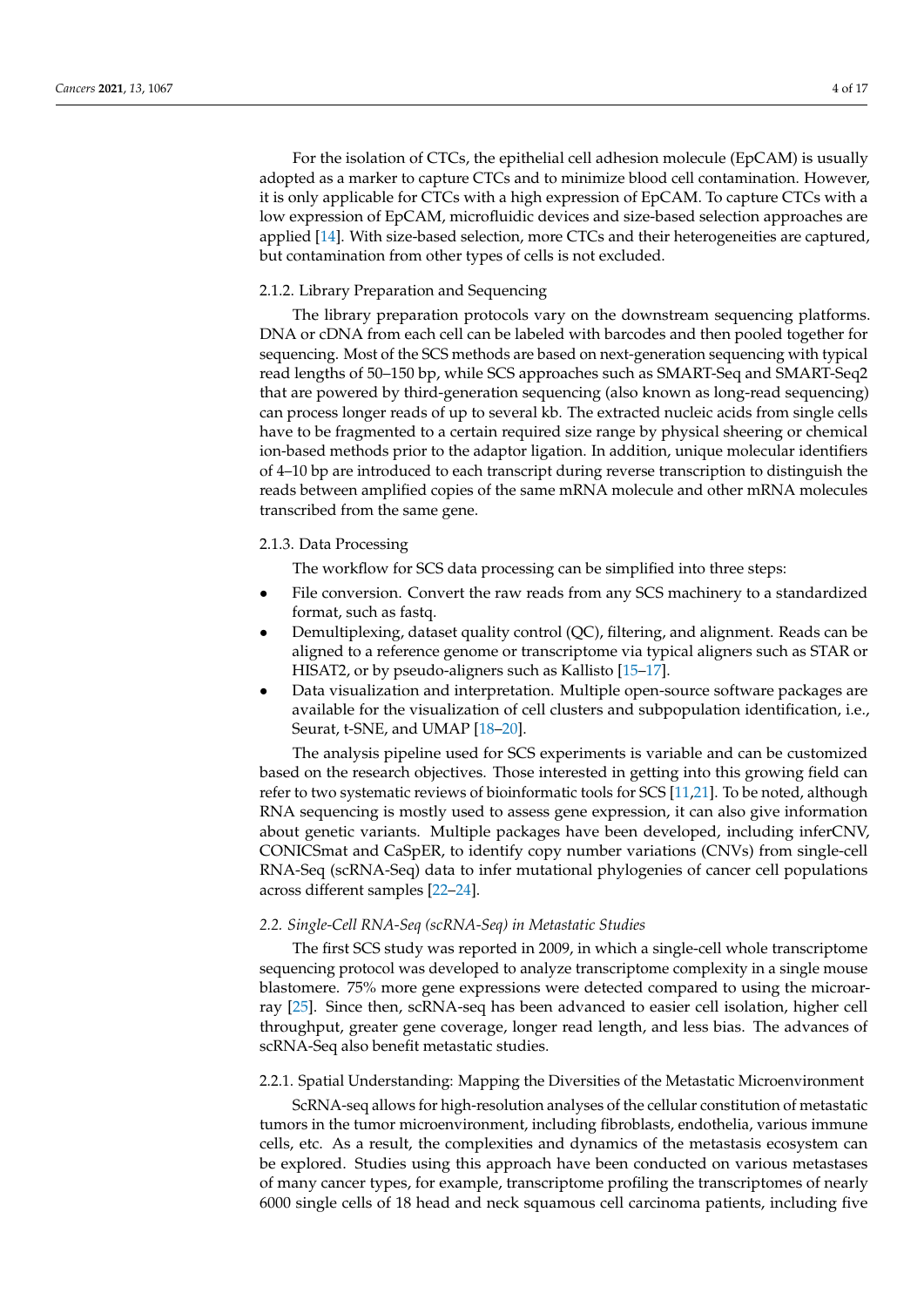matched pairs of primary tumors and lymph node metastases. The stromal and immune cells shared expression patterns across patients, but malignant cells varied within and between tumors. Cells expressing the partial epithelial-to-mesenchymal transition program spatially localized to the leading edge of primary tumors and this program served as an independent predictor of nodal metastasis, grade, and adverse pathologic features [\[26\]](#page-12-20). A single-cell transcriptome study in liver metastatic colorectal cancer tissues (2770 cells) and adjacent normal liver tissues (2391 cells) from one patient revealed granulocyte enrichment in the liver metastases and discovered a positive correlation between ferroptosis-mediated cell death and hyperactivated Wnt signaling in the enriched granulocytes [\[27\]](#page-13-0). A study comparing the cellular composition and transcriptional states in matched samples of metastatic prostate cancer cells and adjacent bone marrow in the spinal cord, as well as bone marrow from orthopedic patients without malignancy, identified that the metastatic tumors had significant exhaustion of cytotoxic T lymphocytes but an increase in inflammatory lymphocytes and macrophages [\[28\]](#page-13-1). This study also found that the increased chemokine CCL20, produced by myeloid cells and its cognate CCR6 receptor on T-cells was associated with repressed immune responses, suggesting this might be the cause of the poor response to immune therapy by metastatic prostate cancer, as reported in recent clinical trials [\[29](#page-13-2)[,30\]](#page-13-3). A study on myeloma found that CXCL12, a key molecule involved in CXCR4-dependent cell retention in bone marrow, was upregulated in circulating plasma cells and potentially induced myeloma cells' intravasation [\[31\]](#page-13-4).

Besides mapping the diversity of tumor microenvironment, scRNA-Seq is also helping to identify new therapeutic targets for metastasis. A recent study on uveal melanoma, which is highly metastatic, interrogated the tumor microenvironment (TME) at a singlecell resolution using scRNA-seq of  $~60k$  tumors and non-neoplastic cells from primary and metastatic samples [\[32\]](#page-13-5). They found that among the tumor-infiltrating immune cells, the CD8+ T cells had only minimal expressions of CTLA-4 and PD-1 but the strongest expression of LAG3. This indicates T cell exhaustion and may partially explain the failure of targeting CTLA-4 and/or PD-1 in uveal melanoma. LAG3 blockade could be a potential effective immune therapy for these patients [\[32\]](#page-13-5).

#### 2.2.2. Temporal Understanding: Identifying Drivers of Metastasis

Beyond the established metastatic tumors, circulating tumor cells (CTCs) serve as the bridges and messengers between primary tumors and metastatic tumors. Unlike the transcriptomic gene expression profiling of bulk CTC samples, scRNA-seq is able to exclude the contamination from nonmalignant cells and cover the full-spectrum of CTC heterogeneity. The first scRNA-seq in CTC was conducted using SMART-Seq to characterize full-length mRNA profiles from melanoma patient samples and identified distinct potential metastatic biomarkers in CTC such as CDH1 and HLA1 [\[33\]](#page-13-6). By comparing the genome-wide expression profiles of CTCs with matched primary tumors in a mouse model of pancreatic cancer, another study discovered that CTCs clustered separately from primary tumors and tumor-derived cell lines, and they presented a low-proliferation signature [\[34\]](#page-13-7). The aberrant expression of stromal extracellular matrix genes by CTCs revealed the relevance of epithelial to mesenchymal transition (EMT) and contributions of microenvironmental signals to metastasis [\[34\]](#page-13-7). Novel findings were made in CTCs. For example, the elevation of noncanonical Wnt signaling (Wnt5a) was found to be associated with anti-androgen resistance through scRNA-seq of 77 CTCs from 13 prostate cancer patients [\[35\]](#page-13-8). Markers of cancer stem cells (CSCs) and of EMT were found in breast cancer through scRNA-seq of 666 CTCs from 21 breast cancer patient samples [\[36\]](#page-13-9). A consistent induction of β-globin (HBB) was observed in CTCs across breast, prostate, and lung cancers [\[37\]](#page-13-10). HBB was induced by KLF4 upon intracellular reactive oxygen species (ROS), and contributed to the survival of tumor cells under ROS stress, suggesting a cytoprotective effect of the signaling to suppress intracellular ROS during the circulation in the bloodstream [\[37\]](#page-13-10).

These CTC profiling studies are snapshots of the metastatic cascade. A technical breakthrough, however, is the longitudinal CTC profiling. Through an optofluidic system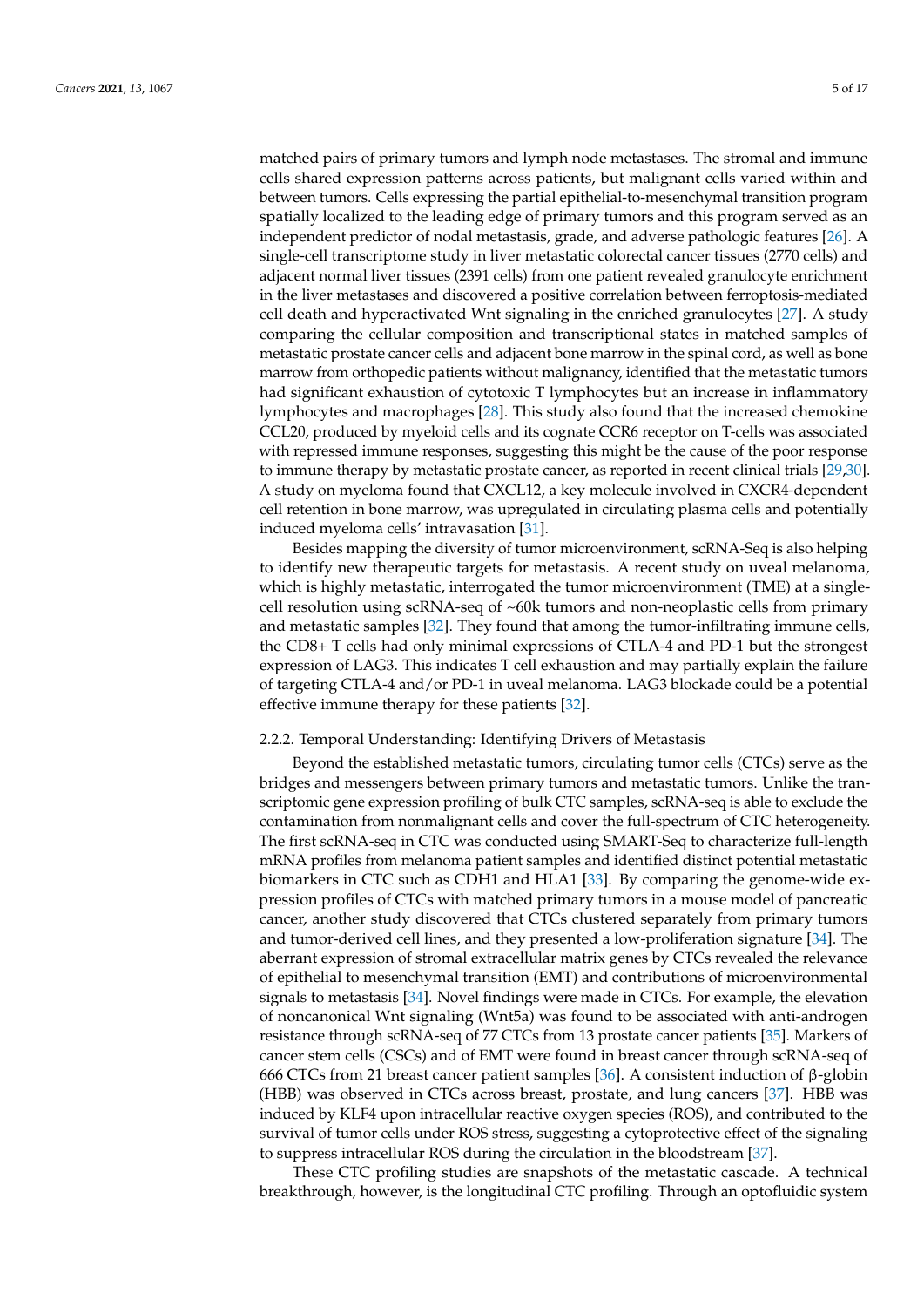that continuously collects fluorescently labeled CTCs from a genetically engineered mouse model, the researchers were able to use scRNA-Seq in profiling CTCs isolated longitudinally from the mice over four-day treatments with JQ1, an inhibitor of the bromodomain and extraterminal (BET) family of bromodomain proteins [\[38\]](#page-13-11). This is probably the first time the dynamic drug responses in terms of CTCs have been revealed. The future of translating this technology into clinical practice is very exciting. Furthermore, a recent study characterized single-cell profiles of CTCs in the cerebrospinal fluid in lung adenocarcinoma leptomeningeal metastases [\[9\]](#page-12-21). This advance provides the opportunity to compare CTCs from blood and CTCs from more local metastatic environments and, thus, the understanding of the site preference mechanisms in metastasis.

Altogether, these studies demonstrated the power of scRNA-seq in profiling CTCs, which are believed to be one of the best candidates in diagnosis and prognosis in metastasis prevention and treatment. The major challenges are capturing pure CTCs with high quality and translating new technologies into clinic.

#### *2.3. Single-Cell Whole Genomic Sequencing and Whole-Exome Sequencing in Metastatic Studies*

The next-generation sequencing of bulk tumors suggested that metastasis is initiated by a subclone of the primary tumor, based on their shared genomic alterations between primary and respective metastatic tumors. However, metastatic tumors often have unique mutations or genomic alterations that are not found in the primary tumors. The question is whether the metastasis-exclusive mutations were present below the detection limit in the primary tumor or whether they evolve after leaving the primary site. The single-cell whole-genome sequencing (scWGS) in isolated single nuclei of breast cancer cells was developed in order to answer these questions [\[39\]](#page-13-12). This was also the first SCS study in metastasis. Flow-sorted single-nucleus sequencing was performed for a previously identified genetically homogeneous breast duct carcinoma (52 nuclei) and its paired liver metastasis (48 nuclei). It was found that a single clonal expansion from the primary tumor evolved to metastasis. Following this study, single-cell whole-exome sequencing (scWES) was developed in 2012, focusing on protein-coding genomic regions in the metastasis study [\[40,](#page-13-13)[41\]](#page-13-14).

WGS and WES can profile the genomic landscapes in CTCs and metastatic tumors, including single-nucleotide variants (SNVs), insertions/deletions (indels), copy number alterations/variations (CNAs/CNVs), and the loss of heterozygosity (LOH). Similar to the transcriptomic landscape of CTCs, the intrapatient and interpatient heterogeneity of CTCs at the genomic level are frequently observed in prostate, lung, and breast cancer [\[42](#page-13-15)[–46\]](#page-13-16). Using scWGS, androgen receptor (AR) gene positive or negative prostate cancer CTC subpopulations were identified during the period of androgen deprivation therapy (ADT); CNV evolution reflecting clinical response and disease progression was also observed in CTCs [\[47\]](#page-13-17). In metastatic breast cancer patients, the majority of CTC mutations that were detected at baseline disappeared; but some mutations were enriched and new mutations emerged during standard treatment, suggesting the evolution or shifting of the CTC population [\[48\]](#page-14-0). Other recent studies showed that genomic variations of CTCs represent their competencies of intravasation and migration/motility, abilities of cell–cell interactions, variations of energy metabolism, emergences of blood immune cells, and resistances to anoikis or certain therapy [\[16](#page-12-22)[,41](#page-13-14)[,42\]](#page-13-15).

Furthermore, genomic alterations including CNV can also be inferred from RNAsequecing data. While scRNA-Seq can provide useful information for characterizing the CNV architecture of essential oncogenes and tumor-suppressor genes, copy numbers of intergenic regions are not well represented. This limitation is also shared by scWES [\[49\]](#page-14-1). However, scWGS provides more coverage of genomic information [\[49\]](#page-14-1). Therefore, scWGS is recommended to get a much broader spectrum of CNV landscape in metastatic cascade. Recent studies that integrated genomic sequencing data and scRNA-Seq in CNV calling have achieved better information of evolution [\[22](#page-12-17)[,50\]](#page-14-2).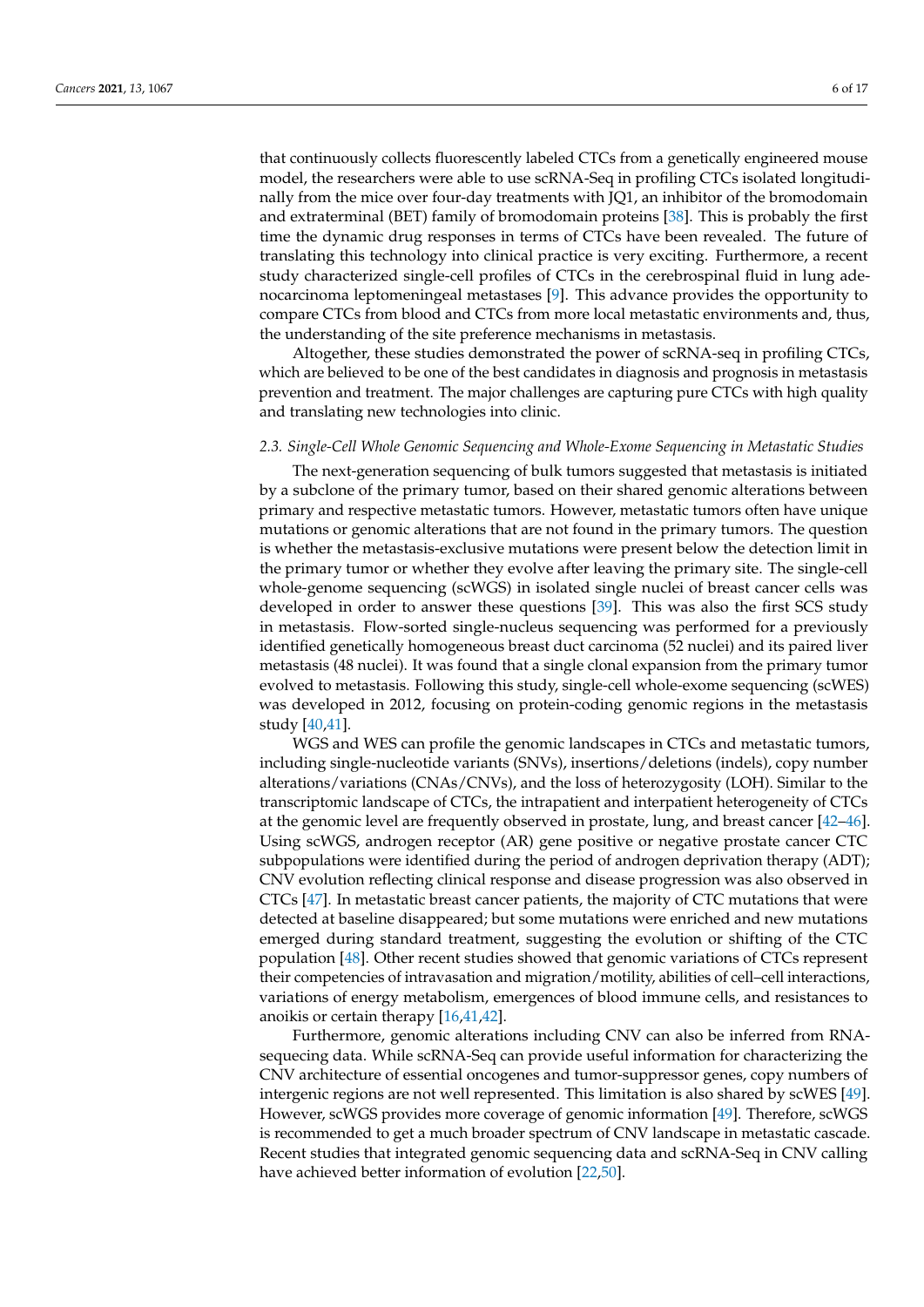# *2.4. Single-Cell Epigenomic Sequencing and Emerging Multi-Omics*

With the word "epigenome," we refer to all genomic changes that do not alter the primary DNA sequence but nonetheless could be hereditary. Such changes include DNA methylation, histone modification, chromatin binding of structural and regulatory proteins, and chromosome conformation (3D genome). The first methylome profiling for single cells was achieved using single-cell reduced representation bisulfite sequencing (scRRBS) in 2013 [\[51\]](#page-14-3). The first single-cell chromosome conformation capture was conducted using high-throughput sequencing (Hi-C) [\[52\]](#page-14-4). The first single-cell chromatin immunoprecipitation sequencing (ChIP-seq) was conducted using a combination of microfluidics, DNA barcoding, and next-generation sequencing [\[53\]](#page-14-5). These approaches acquired low-coverage maps of H3 lysine-4 tri-methylation (H3K4me3) and di-methylation (H3K4me2) in mixed populations of mouse embryonic stem cells, embryonic fibroblasts, and hematopoietic progenitors.

The simultaneous profiling of genome, transcriptome, epigenome, proteome, metabolome, or other emerging whole-genome scale information is known as multi-omics. At single-cell level, the approaches (listed in Table [1\)](#page-6-0) include scG&T-seq (single-cell genome and transcriptome sequencing) and scMT-seq (single-cell methylome and transcriptome sequencing). Combinations of various antibodies and massively parallel mRNA sequencing have also been developed recently to simultaneously monitor the transcriptome and a limited panel of surface proteins at single-cell level, including CITE-Seq, REAP-Seq and Ab-Seq (Table [1\)](#page-6-0). Several studies have adopted single-cell epigenomics or multi-omics logics to characterize CTCs or metastatic samples in a limited scale of throughput (only methylation of several genes or certain metabolites, or limited proteins) [\[54–](#page-14-6)[56\]](#page-14-7). For example, quantitative methylation analysis of nine genes in metastatic breast cancer CTCs isolated from 37 patients showed that patients with methylated CST6, ITIH5, and RASSF1 in CTCs had a significantly shorter progression-free survival relative to patients without these methylations [\[54\]](#page-14-6). In a lipid profiling study of CTCs from colorectal cancer and gastric cancer, colorectal cancer CTCs had higher amounts of sterol lipids and acylcarnitine, while gastric cancer CTCs had higher amounts of fatty acids and glycerophospholipids [\[55\]](#page-14-8). Simultaneous detections of glucose uptake, key phosphoprotein levels, and EGFR/KRAS mutations were performed on some rare CTCs from the blood sample of a female metastatic lung adenocarcinoma patient [\[56\]](#page-14-7). These studies showed the feasibility of using SCS to determine the whole landscape of tumor evolution in metastasis and identify novel vulnerabilities for metastasis prevention and treatment.

<span id="page-6-0"></span>

| <b>Research Applications</b>                        | Representative Approaches                 | References   |
|-----------------------------------------------------|-------------------------------------------|--------------|
| Genomic DNA profiling (SNV, CNV, CNA, etc.)         | Typical SCS; single-cell exome sequencing | $[39 - 41]$  |
| Transcriptome                                       | Various scRNA-seq; Smart-Seq2             | [25, 57]     |
| Newly synthesized and pre-existing RNAs             | NASC-Seq                                  | [58]         |
| Non-coding RNA profiling                            | SMALL-seq; Holo-Seq                       | [59, 60]     |
| DNA methylome profiling                             | scBS-seq; scPBAT-seq                      | [61, 62]     |
| Histone modification                                | scChIP-seq                                | [53]         |
| Chromatin structure (accessibility and interaction) | scATAC-seq; scHi-C; scDNase-seq           | [48, 59, 60] |
| Genome and transcriptome                            | DR-Seq; G&T-Seq                           | [63, 64]     |
| Methylome and transcriptome                         | scM&T-Seq scMT-Seq;                       | [65, 66]     |
| Genome, transcriptome and methylome                 | scTrio-Seq                                | [67]         |
| Transcriptome and limited number of proteins        | CITE-Seq; REAP-Seq; Ab-Seq                | $[68 - 70]$  |
| Transcriptome and chromatin accessibility           | Sci-CAR                                   | [71]         |

**Table 1.** Summary of major types of SCS approaches used in current research applications.

#### *2.5. Summary and Future Perspectives*

Single-cell sequencing has provided unprecedented advantages and resolution in understanding cancer metastasis, including how individual cells of the metastatic tumor evolve, how heterogeneity forms, and how the cells differ in their physiological behavior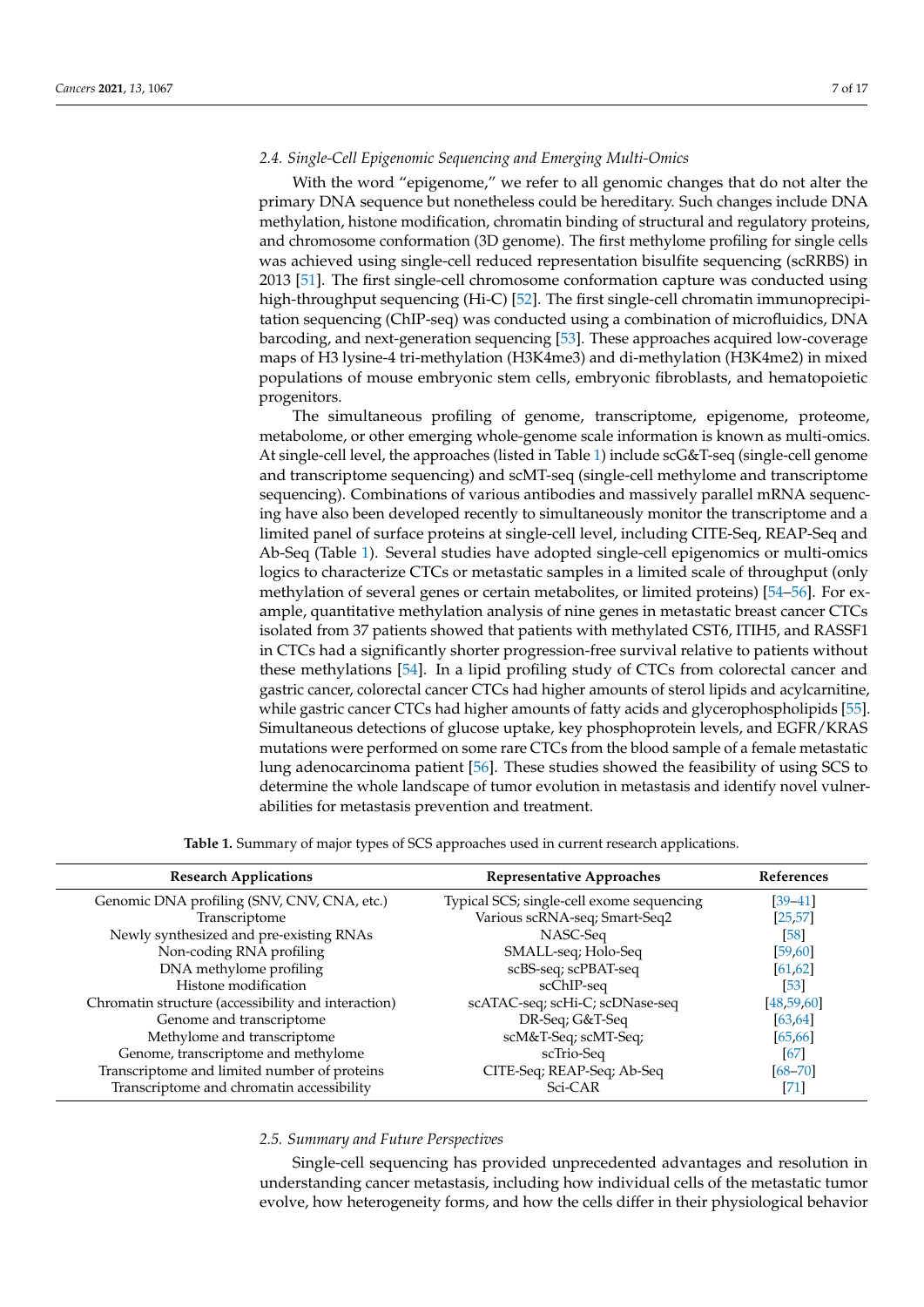or responses to therapies, spatially and temporally. Although SCS is not being used as a tool to make treatment decisions just yet, it is paving the way for precision medicine and individualized treatment at a higher level with apparently improved detections at protein, RNA and gene levels. The clinical effectiveness will further validate and improve the models we constructed and interpreted from the single-cell data. While single-cell isolation and low-level DNA/RNA sequencing are always the challenges due to the small inputs, which may generate biases during processing, the technology in the SCS field is actively evolving. The ever-increasing single cell datasets also significantly boost the deconvolution of previously published bulk sequencing data. This enables more answers to the questions that used to be elusive, thus facilitating further and deeper interpretation of the data and translation from basic biology to the clinic. For example,

- (1) Are the subpopulations identified in metastatic cancer samples indeed the driving subsets of metastasis or only the endpoint adaptation to their destination microenvironment? This is a long-standing and challenging question. Longitudinal comparisons among samples from distinct metastatic sites of the same primary cancer type or of the same patient, along with the CTCs, may help reconstruct the dynamics of metastasis and elucidate this question.
- (2) How are the cells organized spatially in metastatic samples? Spatial transcriptomic methods (such as seqFISH and Slide-Seq) have been developed in recent years [\[72](#page-14-23)[,73\]](#page-14-24). Developing these technologies at the single-cell level will allow for the spatial deciphering of metastatic tumors.
- (3) How do we explore multi-omics from a single cell? Applying multi-omics technologies in one single cell to co-register information at multiple levels would strongly broaden our understanding of metastasis and the toolbox to fight against it.

## **3. Single-Cell Imaging**

# *3.1. Seeing Is Believing: Single-Cell Imaging Basics*

Imaging approaches allow one to visualize metastasis in situ/in vivo and answer the questions that are beyond the capability of SCS. For example, what and how do different subtypes of cancer cells distribute spatially in a tumor mass? How do cancer cells connect with adjacent cells in the microenvironment? What types of immune cells were excluded from or infiltrate into the tumor, and when? In clinical practice, multiple imaging tools have been applied in the diagnosis of cancer metastasis, such as positron emission tomography (PET), magnetic resonance imaging (MRI), computed tomography (CT), and the like. However, these imaging modalities are not at a single-cell resolution. The single-cell imaging of cancer cells has been achieved in monolayer cultures with simple microscopy. Current techniques in super-resolution microscopy can even distinguish single-molecule dynamics at a nanometer resolution [\[74,](#page-15-0)[75\]](#page-15-1). However, the acquisition of single-cell resolution images in in vivo samples, live or fixed, is far more challenging. Tissue status (live or fixed), label strategies (fluorescent, bioluminescent or others), signalcollecting instruments (balancing between sensitivity and specificity), and post-acquisition processing (3D deconvolution) are all limiting factors when applying the single-cell imaging technique in studying cancer metastasis.

#### *3.2. Know Your Samples: Keep It Live or Get It Fixed?*

For fixed sample sections, including patient samples, multispectral imaging with multiple antibodies will create the partial atlas of single-cell protein expressions. For example, the immune cell spatial distribution was charted using seven-plex immunofluorescence for the liver and lung metastases of colorectal cancer and infiltrated lymphocytes were found in the progressive metastatic clones [\[76\]](#page-15-2). Nucleic acid hybridization probes (ISH/FISH) could also be applied in sections to determine the differences between samples at the DNA or RNA levels [\[77](#page-15-3)[,78\]](#page-15-4). The direct visualization of the deeper/inner parts of an intact tissue or an organ is challenging, because the light or signals will be scattered and hampered.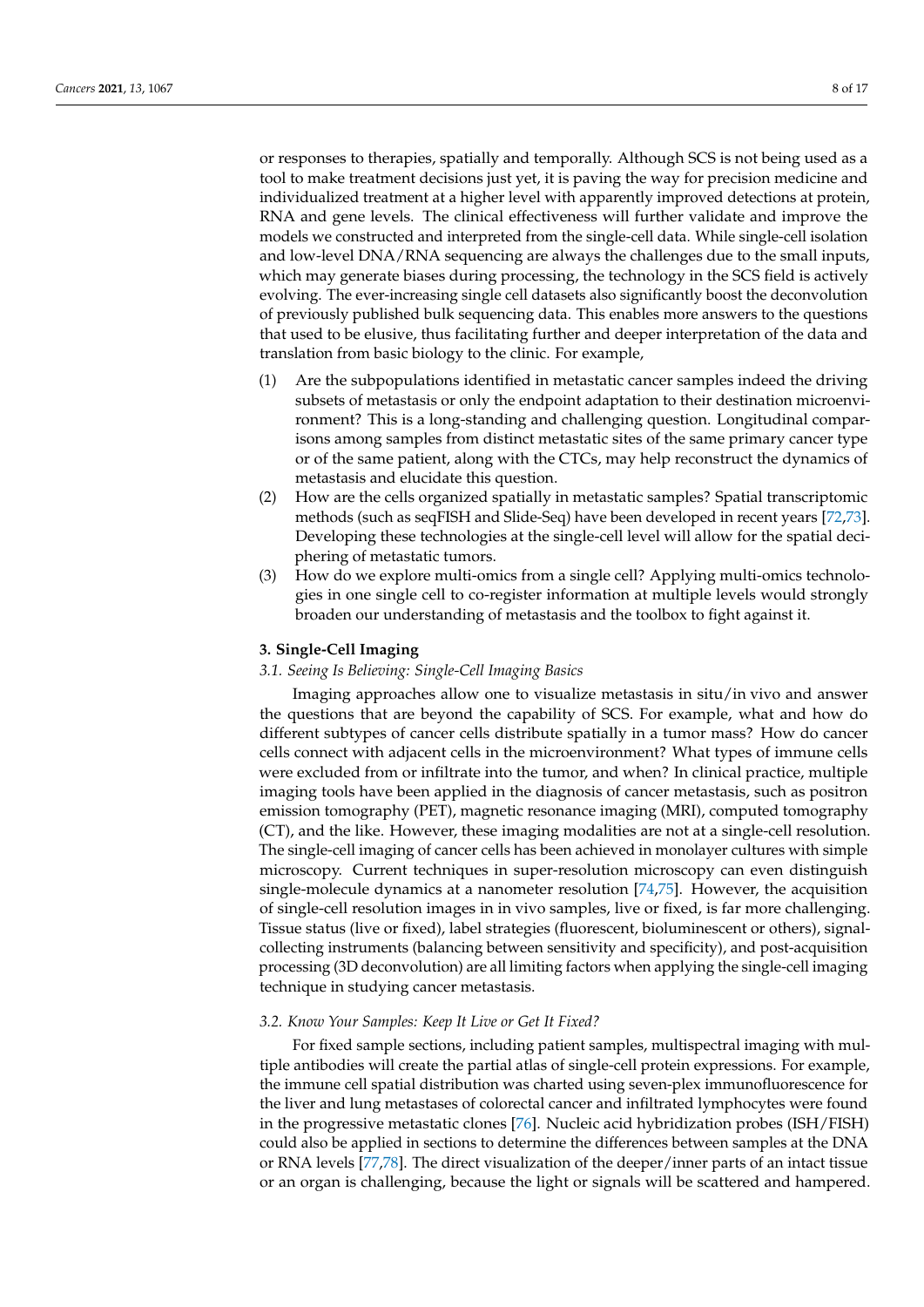To tackle this issue, one can use either a transparentized tissue/model or an imaging apparatus that can visualize more in-depth with higher penetrance.

## 3.2.1. Tissue Clearance

Post-mortem tissue clearance by removing the pigments to yield better transparency allows for the cellular-level optical imaging of intact tissues [\[79\]](#page-15-5). For example, CUBIC (clear, unobstructed brain/body imaging cocktails and computational analysis) applies statistical analysis to create 3D maps of cancer cells throughout the body and organs of a mouse after tissue-clearing and scanning them. Such maps allow one to visualize of cancer metastasis and the determine of temporal metastatic events through different mice at various time points [\[80\]](#page-15-6). Similarly, a deep-learning-based pipeline named DeepMACT was developed for the automatic detection and quantification of micrometastases from whole body scanning images and therapeutic antibody targeting [\[81\]](#page-15-7).

#### 3.2.2. Transparent Animal Model

The zebrafish, which has a transparent body, has been widely used for cancer metastasis studies [\[82\]](#page-15-8). The zebrafish provides a feasible and cost-effective model to track tumor metastasis at the single-cell level, which allows for long-term monitoring (up to two weeks) to track the early events of metastasis [\[83\]](#page-15-9). Cancer cells can be implanted into the circulation of a zebrafish or the perivitelline cavity of zebrafish larvae, allowing one to track cells under microscopy, especially the intravasation and extravasation steps [\[84–](#page-15-10)[86\]](#page-15-11). In addition, the multiplex labeling and implanting of various cell types provided spatial information on metastasis, and that cancer-associated fibroblasts (CAFs) were found to hijack the dissemination of cancer cells [\[87\]](#page-15-12). However, the real challenge of metastasis studies in zebrafish is the limitation in recapitulating metastasis of patients, for which rodents such as rats and mice are more widely used.

#### *3.3. Choose a Label—How to Track Metastatic Cancer Cells in Live Animals?*

Intravital microscopy (IVM) imaging of live animals such as rats, mice and zebrafish allows one to track the real-time dynamics of metastases. IVM can image exposed tissues, or it can be carried out through optical windows or endomicroscopy. Imaging through optical windows allows metastasis observations for a relatively long period in vital organs such as the brain, liver, and lung [\[88](#page-15-13)[–90\]](#page-15-14). Combining fluorescent protein tags or chemical dyes with upgraded fluorescence microscopy can allow metastatic cells to be directly observed in the organs of interest.

# 3.3.1. Fluorescent Proteins

Tagging cells with fluorescent proteins became available in the 1990s. Using this approach, IVM imaging quickly evolved into an important tool for metastasis observation in the genetic engineered animal models of cancer [\[91\]](#page-15-15). Multicolor imaging further enables the comparison of the metastatic potential of multiple clones from the same tumor population [\[92](#page-15-16)[,93\]](#page-15-17). Photoswitchable fluorescent proteins, such as Dendra2, which switches from green to red under either visible blue or UV light, have demonstrated that cancer cells were selected during certain steps of the metastatic cascade at a single-cell resolution [\[94\]](#page-15-18).

#### 3.3.2. Fluorescent Dyes

Fluorescent dyes and probes have also been applied in in vivo imaging. To circumvent the interference of tissue autofluorescence and the tissue scattering of signals, far- and near-infrared trackers (>700 nm) with better specificity and sensitivity are preferred. For example, indocyanine green (~800 nm) tends to accumulate in tumor cells much more readily than in normal cells, and can be applied in fluorescence-guided surgery [\[95\]](#page-15-19). In addition, cancer-specific targeted fluorescent agents have been introduced. A targeted tracer consists of a fluorophore conjugated to a targeting moiety, which specifically binds to a marker of cancer cells; thus, the fluorescence will be observed only in cells with the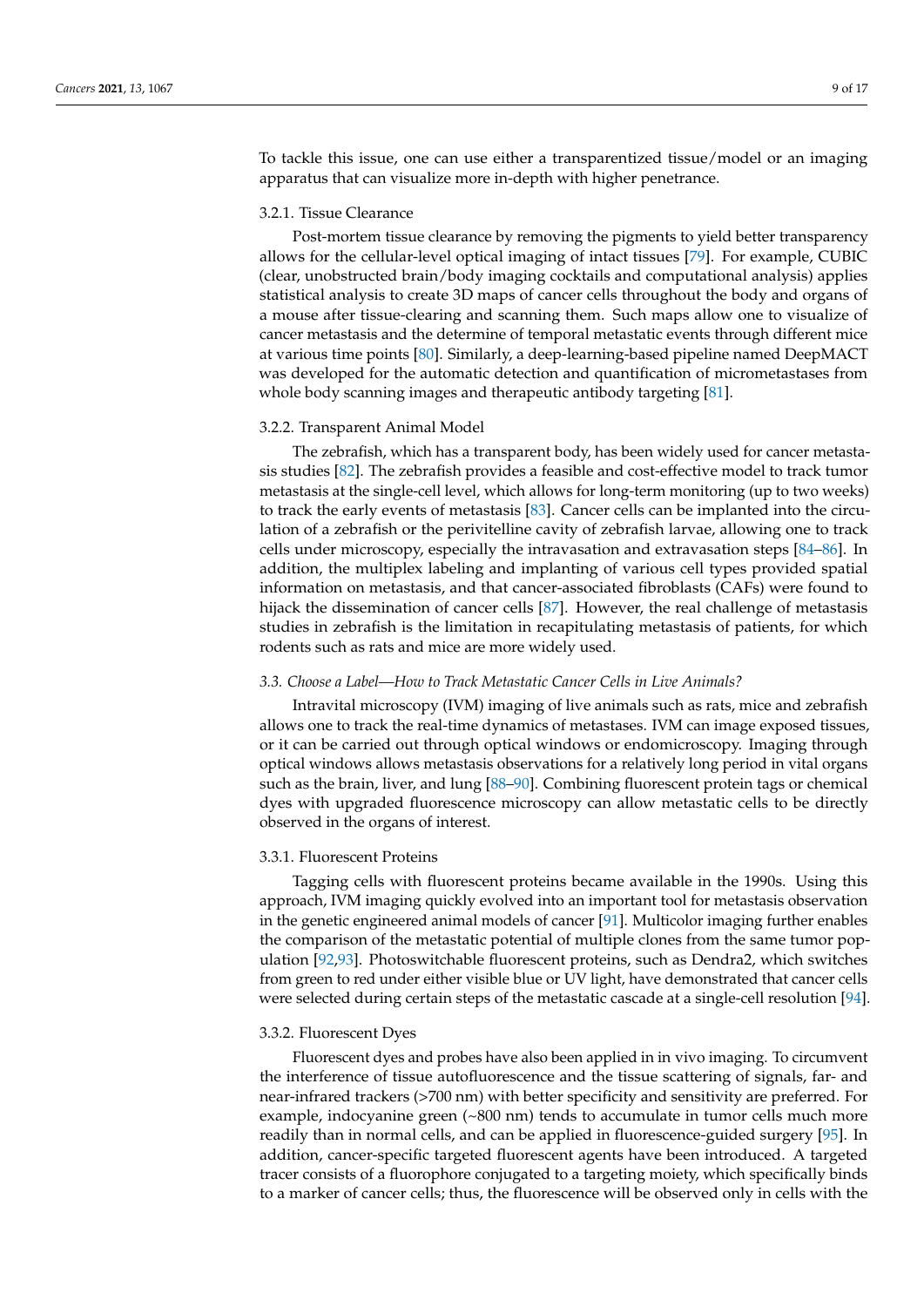expression of the marker [\[96\]](#page-15-20). For example, a fluorescein isothiocyanate (FITC) dye was conjugated to folate, which binds to the folate receptors. Therefore, ovarian cancer cells with high level folate receptors were specifically labeled in the study [\[97\]](#page-15-21). While the targeted tracers are not able to track those cancer cells with extremely low or no expression of the targeted proteins, these fluorescent dyes hold more clinical potential than fluorescent proteins, since the latter need to be exogenously overexpressed, which is not feasible in patients.

## 3.3.3. Bioluminescent Labeling

Bioluminescent imaging (BLI) has been widely applied in cancer metastasis studies [\[98\]](#page-15-22). Engineered luciferase and luciferin substrates have been developed to facilitate deep-tissue imaging with fewer cells [\[99](#page-15-23)[,100\]](#page-15-24). For example, Akaluc and AkaLumine have been shown to emit significantly stronger and brighter signals than the conventional luciferase/luciferin pair, thus allowing for the detection of signals from as few as a single breast cancer cell trapped in the mouse lung [\[101\]](#page-15-25). Furthermore, in combination with genetic engineering, this technique enables the studies of the activation patterns in learning behaviors and the video-rate bioluminescence recording of neurons in the striatum for up to one year, implying future long-term metastasis monitoring [\[101\]](#page-15-25). This stands for a substantial advance for small-animal BLI and the potential of studying cancer progression and metastasis, such as CTCs and DTCs.

## *3.4. Signal Capture: The Choice of Microscopy in Single-Cell IVM Imaging*

Confocal microscopy and multiphoton microscopy have been largely used in IVM imaging for tumors that are labeled with fluorescent proteins or stained with specific dyes. Confocal microscopy collects signals from excitation by single-photon absorbance in the focal plane and collects signals only in the focal plane, thus permitting thin optical sectioning, by either a pinhole in the laser scanning mode or a rotating disk with slits or holes in the spinning disk mode. With the use of confocal laser scanning microscopy, single cell metastases were observed in the lung from 3 to 10 weeks post injection of the RCN-9 colon cancer cells labeled with green fluorescence protein (GFP) into the liver parenchyma of male rats [\[102\]](#page-15-26), as well as in the skull bone marrow on days 0, 3, 7, and 10 post intracardiac injections of the bone-metastatic derivative prostate cancer cell, PC-3-GFP-BM6, into transgenic nude mice with red fluorescence protein (RFP) [\[103\]](#page-16-0). However, the cons of this approach are: (1) fluorescence is generated via the excitation of light throughout the sample, and thus, the specimen can be bleached or damaged; and (2) a compromise of tissue penetration is the result of photons spreading from deep within the specimen experience scattering and rejection.

In contrast to single-photon confocal microscopy, multiphoton microscopy applies photons with longer wavelengths (and, thus, with lower energy); fluorophores are only excited by absorbing the energy of two or more photons simultaneously. Only the area proximal to the focal plane with a high photon density can be excited, so no more pinholes are needed to exclude non-focal signals. Additionally, the longer wavelength lights in multiphoton microscopy penetrate deeper, typically up to 2 mm below the tissue surface, and scatter less, thus there is less phototoxicity and photobleaching, allowing imaging for a longer time [\[91\]](#page-15-15). The responses of liver metastatic tumor cells and host stromal cells to chemotherapeutics in living mice were observed at the single-cell level after the red fluorescent protein-expressing human colorectal cancer cells (HT29) were inoculated into the spleen of green fluorescent protein-expressing nude mice [\[104\]](#page-16-1). GFP- or RFP-labeled T-cell lymphoma infiltration into the colon blood vessels of black C57BJ/6 mice was also observed using similar approaches [\[105\]](#page-16-2). Furthermore, the long-wavelength lights can produce second-harmonic generation (SHG) to image collagen fibers and allow the imaging of extracellular matrix changes (such as collagen stiffness) which is one of the hallmarks in cancer metastasis [\[106\]](#page-16-3). The amount and condition of the extracellular matrix adjacent to carcinoma cells can be directly observed and relatively quantified via the SHG results [\[107\]](#page-16-4).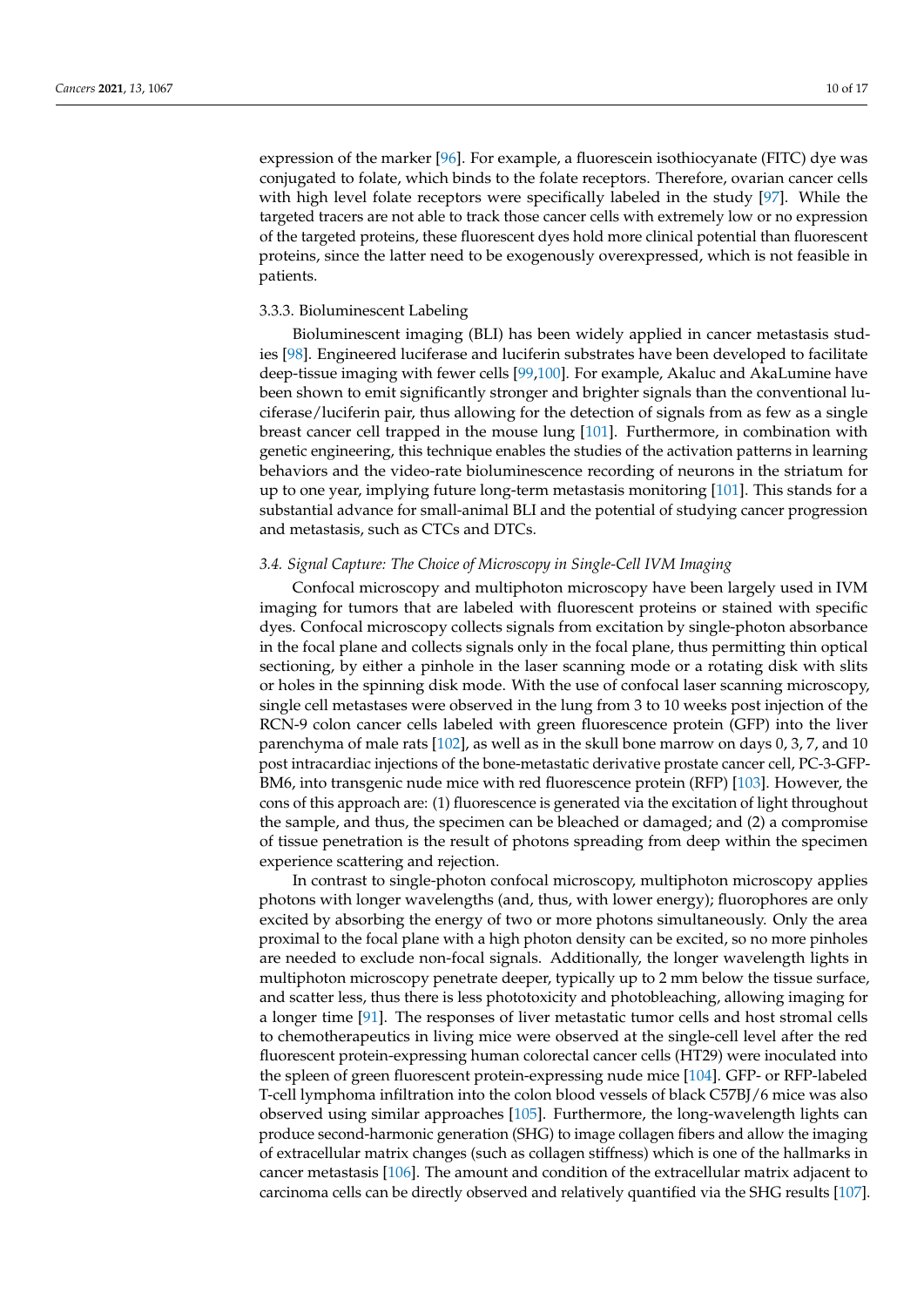While multiphoton microscopy provides single-cell images with more tissue depth and less phototoxicity, the resolution at the focal plane is slightly lower than that of confocal microscopy, and pigmented samples may suffer from physical cellular damage through heating. Selective/single plane illumination microscopy (SPIM, also known as light sheet fluorescence microscopy, LSFM) is an alternative optical-sectioning approach used for imaging thick samples [\[108\]](#page-16-5). Light sheet microscopy uses a thin sheet (plane) of light for sample excitation (in contrast to a single-photon in confocal) and a second, separate light path for image detection to sidestep image blur created by traditional epi-illumination techniques. The result is an optically sectioned image without the need for a confocal pinhole. In addition, the sheet of light used for sample excitation dramatically reduces sample photo damage.

#### *3.5. Specific Applications in the Near Future*

Single-cell imaging is challenging at any depth of a specimen, and there is no single perfect approach for every situation. Various single-cell imaging approaches introduced above collectively enable the direct observation of metastatic cells intravasating, extravasating, and seeding into secondary sites. Multidimensional atlases of metastasis cancers include x, y, z, time course and different markers by multiplex labeling. Given the inspiring achievement of single-cell imaging techniques, future directions for single-cell imaging in metastatic studies are suggested below:

## 3.5.1. Noninvasive Single-Cell-Resolution Clinical Tools

Clinical tools such as CT, PET, and MRI are capable of providing noninvasive images, but they lack the resolution necessary to visualize the earliest seeding events, because a single pixel may encompass hundreds or thousands of cells. However, these tools hold the capacity to detect signals from a single cell. A brain-seeking clone of MDA-MB-231BR human breast cancer cells was magnetically labeled with fluorescent magnetic particles and injected into the left ventricles of mice, and MRI signals were able to be acquired multiple times from day 0 to day 33 post injection and provided the longitudinal tracking of individual cell fates [\[109\]](#page-16-6). A "cellular GPS" via PET/CT was reported in tracking a single breast cancer cell with radioisotope nanoparticle incorporation from tail vein injection to lung arrest [\[110\]](#page-16-7). Single-cell tracking using these methods could be applied to determine the kinetics of cell trafficking and arrest in the metastatic cascade, although it remains to be validated whether the signals from the later metastatic foci are too strong to distinguish the signals from single cells. Nonetheless, once these methods can be readily applied in patients as a single-cell resolution, we will get direct dynamics of cancer metastasis.

# 3.5.2. Simultaneous Monitoring of Cellular Status during Imaging

Within a tumor population, different cells likely display various states of metabolism and proliferation, which determine tumor progression and therapeutic responses. The time-lapse monitoring of the behaviors of cancer cells engineered with fluorescence ubiquitination cell cycle indicator (FUCCI) in mice via IVM, allow us to determine the cellular status of cancer cells during the interactions with infiltrating blood vessels and the progression to chemotherapy resistance [\[111\]](#page-16-8). More bio- and chemical-sensors of biological processes beyond the cell cycle, need to be developed and implemented into metastatic imaging.

#### 3.5.3. Drug Bio-Distribution and -Action in Tumors

The evaluation of the drug–target engagement is essential in characterizing the response and administrating to those best responsive patients. Recently, an accumulation of HER2-targeting mAb trastuzumab (Herceptin) in tumor-associated phagocytes was observed when the AlexFluor647-conjugated mAb was injected into female mice bearing HER2-GFP breast cancer subcutaneous xenografts. Intravital multiphoton microscopy was used in this study to monitor tumor uptake of the mAb [\[112\]](#page-16-9). Compared to the conven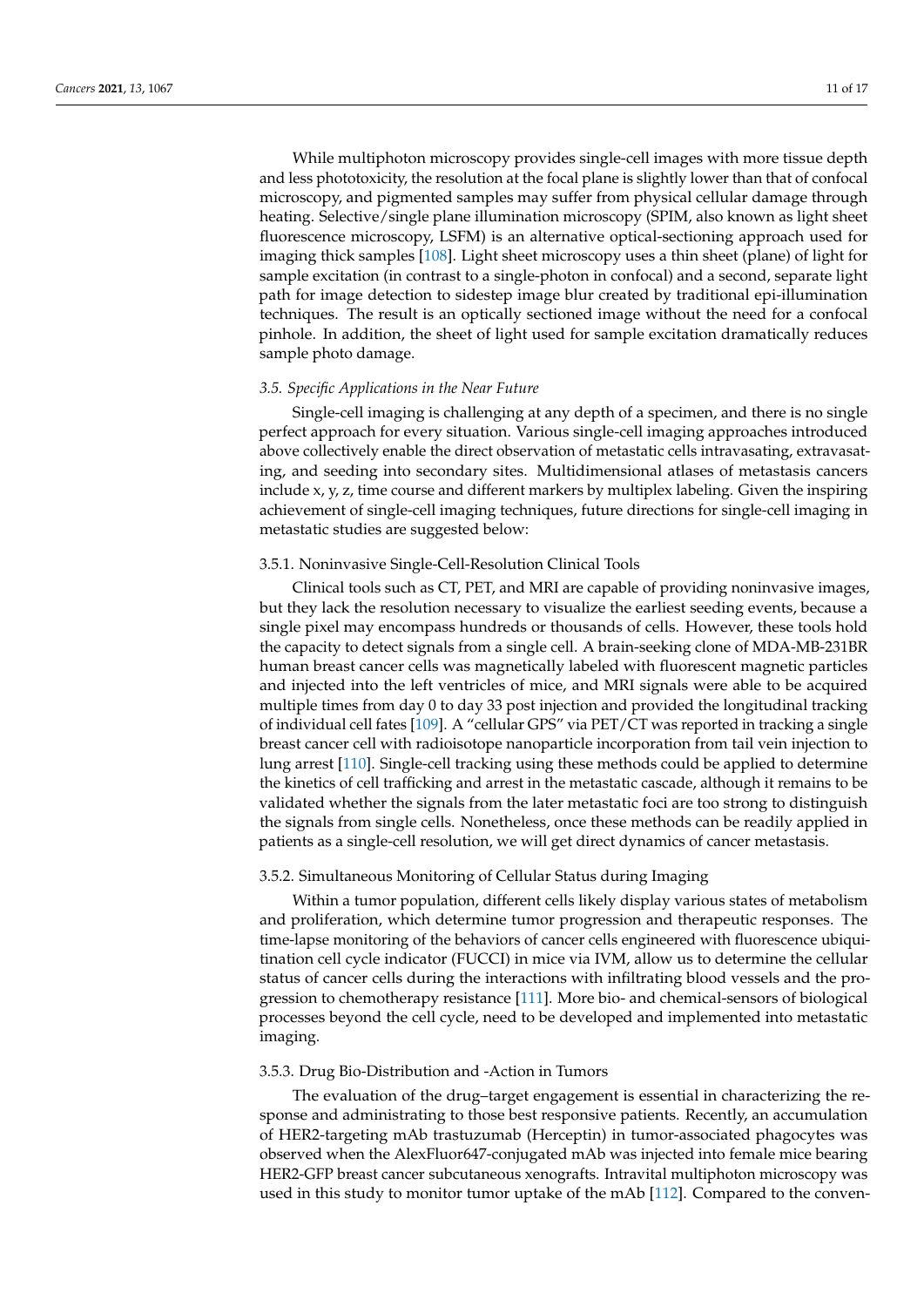tional isotope labeling and mass spectrometry approach in pharmacodynamics, imaging tools offer more convenience and more layers of information in inter- and intratumor heterogeneity. More feasible imaging tools to evaluate the drug efficacy and distribution in terms of metastatic cancers need to be developed or adopted in the near future.

## 3.5.4. Emerging Imaging Techniques

Several emerging multiplex imaging techniques have also been applied in cancer studies. Distinct from typical multispectral immunofluorescence with limited spectrum, multiplex imaging techniques acquire information on more proteins on the same tissue section, frozen or fixed. These approaches include CyCIF (CyClic ImmunoFluorescence), CODEX (CO-Detection by indEXing), IBEX (Iterative Bleaching Extends Multiplexity) and MIBI (Multiplexed ion beam imaging) [\[113–](#page-16-10)[115\]](#page-16-11). CyCIF and IBEX use similar logic of consecutive staining and quenching to repeatedly acquire images with antibody staining on the same section, resulting in imaging of up to 65 proteins; CODEX uses antibodies tagged with unique DNA oligonucleotides for subsequent staining, rather than direct labelling of fluorophores or rare metal elements, to acquire information on 40 targets; MIBI use metal-isotope-labeled antibodies in combination with time-of-flight mass spectrometry to simultaneously track up to 100 targets and can reach a sub-cellular resolution [\[116](#page-16-12)[–120\]](#page-16-13). Although these techniques have not been widely applied in metastatic tumor samples yet, their potentials are highly expected.

## 3.5.5. Integrated Approaches of Imaging and Sequencing

An early example is SCOPE-Seq, which combined single-cell imaging and barcoded single-cell sequencing in a microwell assay, although it was not able to provide spatial information or the physiological state of cell phenotype [\[121\]](#page-16-14). A recent study integrated droplet scRNA-Seq, spatial transcriptomics, and MIBI to compare primary cutaneous squamous cell carcinoma and matched normal skin [\[122\]](#page-16-15). The authors identified three keratinocyte populations that were similar to the normal skin and a tumor-specific keratinocyte population that resided within a fibrovascular niche at leading edges of the tumors [\[122\]](#page-16-15). These specialized keratinocytes interacted as a hub with basal and adjacent stromal and immune cell types to exhibit invasive and immunosuppressive features, with the enrichment of integrin signaling genes ITGB1, FERMT1, and CD151 [\[122\]](#page-16-15). These integrated approaches and beyond are expected to be applied in metastatic studies in the near future.

#### **4. Summary and Perspective**

Here, we reviewed the major applications of single-cell techniques in cancer metastatic studies. SCS and imaging techniques have been significantly advanced in the recent 20 years. These approaches provide us with multiscale, multi-omic information on the metastatic cascade and allow for advances in basic knowledge and clinical translation for the detection, tracking, and treatment of metastasis. Multidimensional atlases of metastasis are being achieved through co-applications of single-cell techniques with multiple approaches such as epigenomes and metabolomes. The success of these technologies in solving biomedical questions needs more outstanding co-operations of experts from the various disciplines, including physics and mechanics for the devices, chemists for the labeling and probing, bioinformatics and biostatistics for data analyses, as well as biologists for data interpretation. Furthermore, the recent incorporation of machine learning and AI are offering new directions and are believed to advance cancer research in its translational directions further.

**Author Contributions:** Conceptualization and writing, X.L. and S.S. All authors have read and agreed to the published version of the manuscript.

**Funding:** This work was funded by the National Cancer Institute (NCI) grant R01CA230744 to XL.

**Acknowledgments:** We thank those whose work informed and inspired the writing of this manuscript, and we apologize to those authors whose elegant studies we were unable to include in this review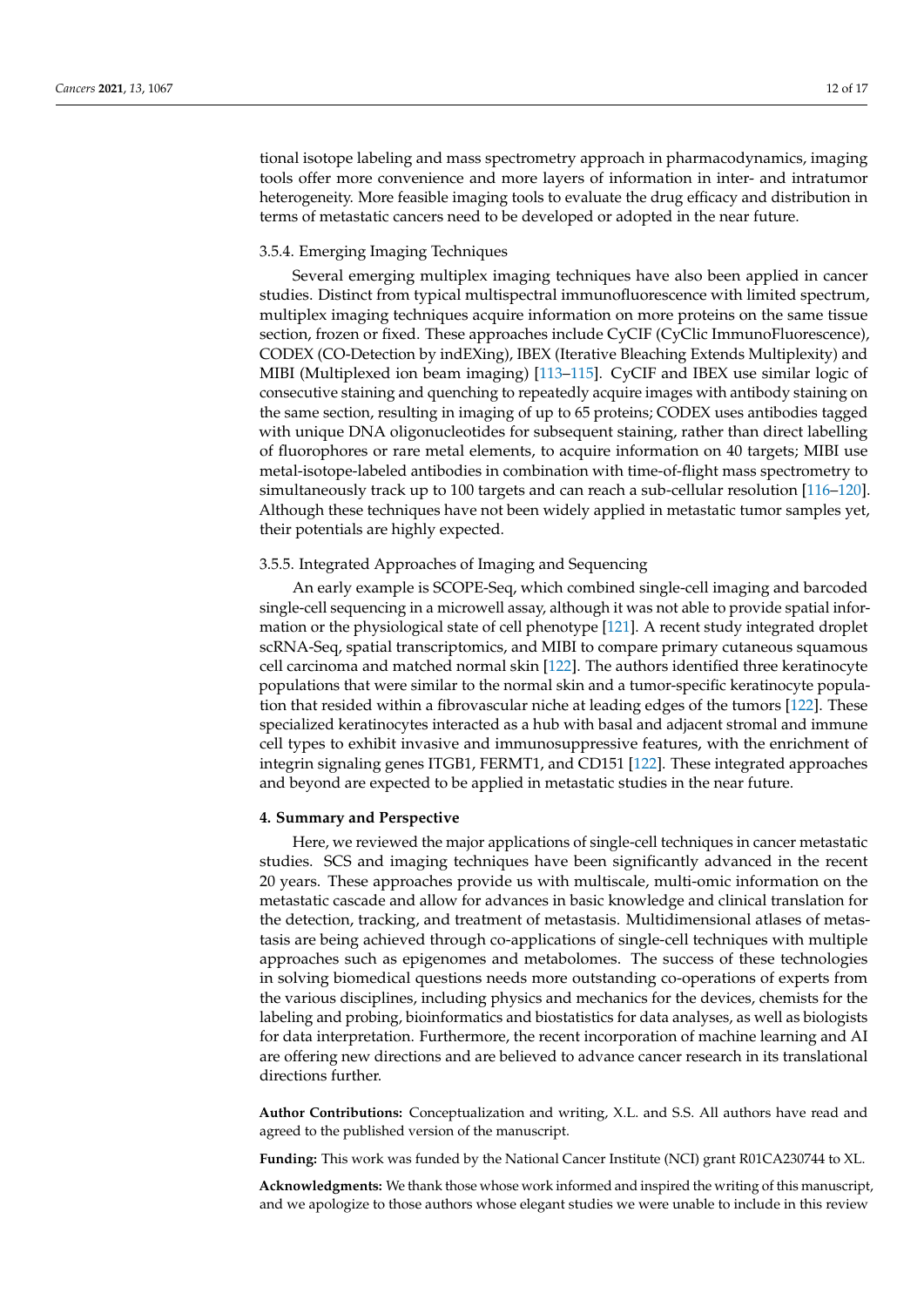due to space limitations. We thank David Nadziejka from the Van Andel Institute for technical editing, Songpeng Zu from Harvard University for critical reading and insightful suggestions, all the members in Li lab for reading and commenting on the drafts.

**Conflicts of Interest:** The authors declare no conflict of interest.

## **References**

- <span id="page-12-0"></span>1. Seyfried, T.N.; Huysentruyt, L.C. On the Origin of Cancer Metastasis. *Crit. Rev. Oncog.* **2013**, *18*, 43–73. [\[CrossRef\]](http://doi.org/10.1615/CritRevOncog.v18.i1-2.40)
- <span id="page-12-1"></span>2. Lawson, D.A.; Kessenbrock, K.; Davis, R.T.; Pervolarakis, N.; Werb, Z. Tumour heterogeneity and metastasis at single-cell resolution. *Nat. Cell Biol.* **2018**, *20*, 1349–1360. [\[CrossRef\]](http://doi.org/10.1038/s41556-018-0236-7)
- <span id="page-12-2"></span>3. Hu, Z.; Ding, J.; Ma, Z.; Sun, R.; Seoane, J.A.; Scott Shaffer, J.; Suarez, C.J.; Berghoff, A.S.; Cremolini, C.; Falcone, A.; et al. Quantitative evidence for early metastatic seeding in colorectal cancer. *Nat. Genet.* **2019**, *51*, 1113–1122. [\[CrossRef\]](http://doi.org/10.1038/s41588-019-0423-x)
- <span id="page-12-3"></span>4. Gao, Y.; Bado, I.; Wang, H.; Zhang, W.; Rosen, J.M.; Zhang, X.H. Metastasis organotropism: Redefining the congenial soil. *Dev. Cell.* **2019**, *49*, 375–391. [\[CrossRef\]](http://doi.org/10.1016/j.devcel.2019.04.012)
- <span id="page-12-4"></span>5. Zugazagoitia, J.; Guedes, C.; Ponce, S.; Ferrer, I.; Molina-Pinelo, S.; Paz-Ares, L. Current Challenges in Cancer Treatment. *Clin. Ther.* **2016**, *38*, 1551–1566. [\[CrossRef\]](http://doi.org/10.1016/j.clinthera.2016.03.026)
- <span id="page-12-5"></span>6. Boyd, A.L.; Aslostovar, L.; Reid, J.; Ye, W.; Tanasijevic, B.; Porras, D.P.; Shapovalova, Z.; Almakadi, M.; Foley, R.; Leber, B.; et al. Identification of Chemotherapy-Induced Leukemic-Regenerating Cells Reveals a Transient Vulnerability of Human AML Recurrence. *Cancer Cell.* **2018**, *34*, 483–498. [\[CrossRef\]](http://doi.org/10.1016/j.ccell.2018.08.007) [\[PubMed\]](http://www.ncbi.nlm.nih.gov/pubmed/30205048)
- <span id="page-12-6"></span>7. Ren, X.; Kang, B.; Zhang, Z. Understanding tumor ecosystems by single-cell sequencing: Promises and limitations. *Genome Biol.* **2018**, *19*, 211. [\[CrossRef\]](http://doi.org/10.1186/s13059-018-1593-z) [\[PubMed\]](http://www.ncbi.nlm.nih.gov/pubmed/30509292)
- <span id="page-12-7"></span>8. Sharma, S.; Zhuang, R.; Long, M.; Pavlovic, M.; Kang, Y.; Ilyas, A.; Asghar, W. Circulating tumor cell isolation, culture, and downstream molecular analysis. *Biotechnol. Adv.* **2018**, *36*, 1063–1078. [\[CrossRef\]](http://doi.org/10.1016/j.biotechadv.2018.03.007) [\[PubMed\]](http://www.ncbi.nlm.nih.gov/pubmed/29559380)
- <span id="page-12-21"></span>9. Ruan, H.; Zhou, Y.; Shen, J.; Zhai, Y.; Xu, Y.; Pi, L.; Huang, R.; Chen, K.; Li, X.; Ma, W.; et al. Circulating tumor cell characterization of lung cancer brain metastasis in the cerebrospinal fluid through single-cell transcriptome analysis. *MedRxiv* **2020**. [\[CrossRef\]](http://doi.org/10.1186/s13059-018-1593-z)
- <span id="page-12-8"></span>10. Hartkopf, A.D.; Wallwiener, M.; Fehm, T.N.; Hahn, M.; Walter, C.B.; Gruber, I.; Brucker, S.Y.; Taran, F.A. Disseminated tumor cells from the bone marrow of patients with nonmetastatic primary breast cancer are predictive of locoregional relapse. *Ann. Oncol.* **2015**, *26*, 1155–1160. [\[CrossRef\]](http://doi.org/10.1093/annonc/mdv148)
- <span id="page-12-9"></span>11. Luecken, M.D.; Theis, F.J. Current best practices in single-cell RNA-seq analysis: A tutorial. *Mol. Syst. Biol.* **2019**, *15*, e8746. [\[CrossRef\]](http://doi.org/10.15252/msb.20188746)
- 12. Hwang, B.; Lee, J.H.; Bang, D. Single-cell RNA sequencing technologies and bioinformatics pipelines. *Exp. Mol. Med.* **2018**, *50*, 96. [\[CrossRef\]](http://doi.org/10.1038/s12276-018-0071-8)
- <span id="page-12-10"></span>13. Trapnell, C.; Cacchiarelli, D.; Grimsby, J.; Pokharel, P.; Li, S.; Morse, M.; Lennon, N.J.; Livak, K.J.; Mikkelsen, T.S.; Rinn, J.L. The dynamics and regulators of cell fate decisions are revealed by pseudotemporal ordering of single cells. *Nat. Biotechnol.* **2014**, *32*, 381–386. [\[CrossRef\]](http://doi.org/10.1038/nbt.2859)
- <span id="page-12-11"></span>14. Chen, X.X.; Bai, F. Single-cell analyses of circulating tumor cells. *Cancer Biol. Med.* **2015**, *12*, 184–192. [\[CrossRef\]](http://doi.org/10.7497/j.issn.2095-3941.2015.0056) [\[PubMed\]](http://www.ncbi.nlm.nih.gov/pubmed/26487963)
- <span id="page-12-12"></span>15. Dobin, A.; Davis, C.A.; Schlesinger, F.; Drenkow, J.; Zaleski, C.; Jha, S.; Batut, P.; Chaisson, M.; Gingeras, T.R. STAR: Ultrafast universal RNA-seq aligner. *Bioinformatics* **2013**, *29*, 15–21. [\[CrossRef\]](http://doi.org/10.1093/bioinformatics/bts635) [\[PubMed\]](http://www.ncbi.nlm.nih.gov/pubmed/23104886)
- <span id="page-12-22"></span>16. Kim, D.; Paggi, J.M.; Park, C.; Bennett, C.; Salzberg, S.L. Graph-based genome alignment and genotyping with HISAT2 and HISAT-genotype. *Nat. Biotechnol.* **2019**, *37*, 907–915. [\[CrossRef\]](http://doi.org/10.1038/s41587-019-0201-4) [\[PubMed\]](http://www.ncbi.nlm.nih.gov/pubmed/31375807)
- <span id="page-12-13"></span>17. Bray, N.L.; Pimentel, H.; Melsted, P.; Pachter, L. Near-optimal probabilistic RNA-seq quantification. *Nat. Biotechnol.* **2016**, *34*, 525–527. [\[CrossRef\]](http://doi.org/10.1038/nbt.3519) [\[PubMed\]](http://www.ncbi.nlm.nih.gov/pubmed/27043002)
- <span id="page-12-14"></span>18. Satija, R.; Farrell, J.A.; Gennert, D.; Schier, A.F.; Regev, A. Spatial reconstruction of single-cell gene expression data. *Nat. Biotechnol.* **2015**, *33*, 495–502. [\[CrossRef\]](http://doi.org/10.1038/nbt.3192) [\[PubMed\]](http://www.ncbi.nlm.nih.gov/pubmed/25867923)
- 19. Vander Maaten, L.J.P.; Hinton, G.E. Visualizing High-Dimensional Data Using t-SNE. *J. Mach. Learn. Res.* **2008**, *9*, 2579–2605.
- <span id="page-12-15"></span>20. McInnes, L.; Healy, J.; Saul, N.; Großberger, L. UMAP: Uniform Manifold Approximation and Projection. *J. Open Source Softw.* **2018**, *3*. [\[CrossRef\]](http://doi.org/10.21105/joss.00861)
- <span id="page-12-16"></span>21. Lahnemann, D.; Koster, J.; Szczurek, E.; McCarthy, D.J.; Hicks, S.C.; Robinson, M.D.; Vallejos, C.A.; Campbell, K.R.; Beerenwinkel, N.; Mahfouz, A.; et al. Eleven grand challenges in single-cell data science. *Genome. Biol.* **2020**, *21*, 31. [\[CrossRef\]](http://doi.org/10.1186/s13059-020-1926-6)
- <span id="page-12-17"></span>22. Muller, S.; Cho, A.; Liu, S.J.; Lim, D.A.; Diaz, A. CONICS integrates scRNA-seq with DNA sequencing to map gene expression to tumor sub-clones. *Bioinformatics* **2018**, *34*, 3217–3219. [\[CrossRef\]](http://doi.org/10.1093/bioinformatics/bty316) [\[PubMed\]](http://www.ncbi.nlm.nih.gov/pubmed/29897414)
- 23. Tickle, T.T.I.; Georgescu, C.; Brown, M.; Haas, B. InferCNV of the Trinity CTAT Project. Available online: [https://github.com/](https://github.com/broadinstitute/inferCNV) [broadinstitute/inferCNV](https://github.com/broadinstitute/inferCNV) (accessed on 10 January 2021).
- <span id="page-12-18"></span>24. Serin Harmanci, A.; Harmanci, A.O.; Zhou, X. CaSpER identifies and visualizes CNV events by integrative analysis of single-cell or bulk RNA-sequencing data. *Nat. Commun.* **2020**, *11*, 89. [\[CrossRef\]](http://doi.org/10.1038/s41467-019-13779-x)
- <span id="page-12-19"></span>25. Tang, F.; Barbacioru, C.; Wang, Y.; Nordman, E.; Lee, C.; Xu, N.; Wang, X.; Bodeau, J.; Tuch, B.B.; Siddiqui, A.; et al. mRNA-Seq whole-transcriptome analysis of a single cell. *Nat. Methods.* **2009**, *6*, 377–382. [\[CrossRef\]](http://doi.org/10.1038/nmeth.1315)
- <span id="page-12-20"></span>26. Puram, S.V.; Tirosh, I.; Parikh, A.S.; Patel, A.P.; Yizhak, K.; Gillespie, S.; Rodman, C.; Luo, C.L.; Mroz, E.A.; Emerick, K.S.; et al. Single-Cell Transcriptomic Analysis of Primary and Metastatic Tumor Ecosystems in Head and Neck Cancer. *Cell* **2017**, *171*, 1611–1624. [\[CrossRef\]](http://doi.org/10.1016/j.cell.2017.10.044) [\[PubMed\]](http://www.ncbi.nlm.nih.gov/pubmed/29198524)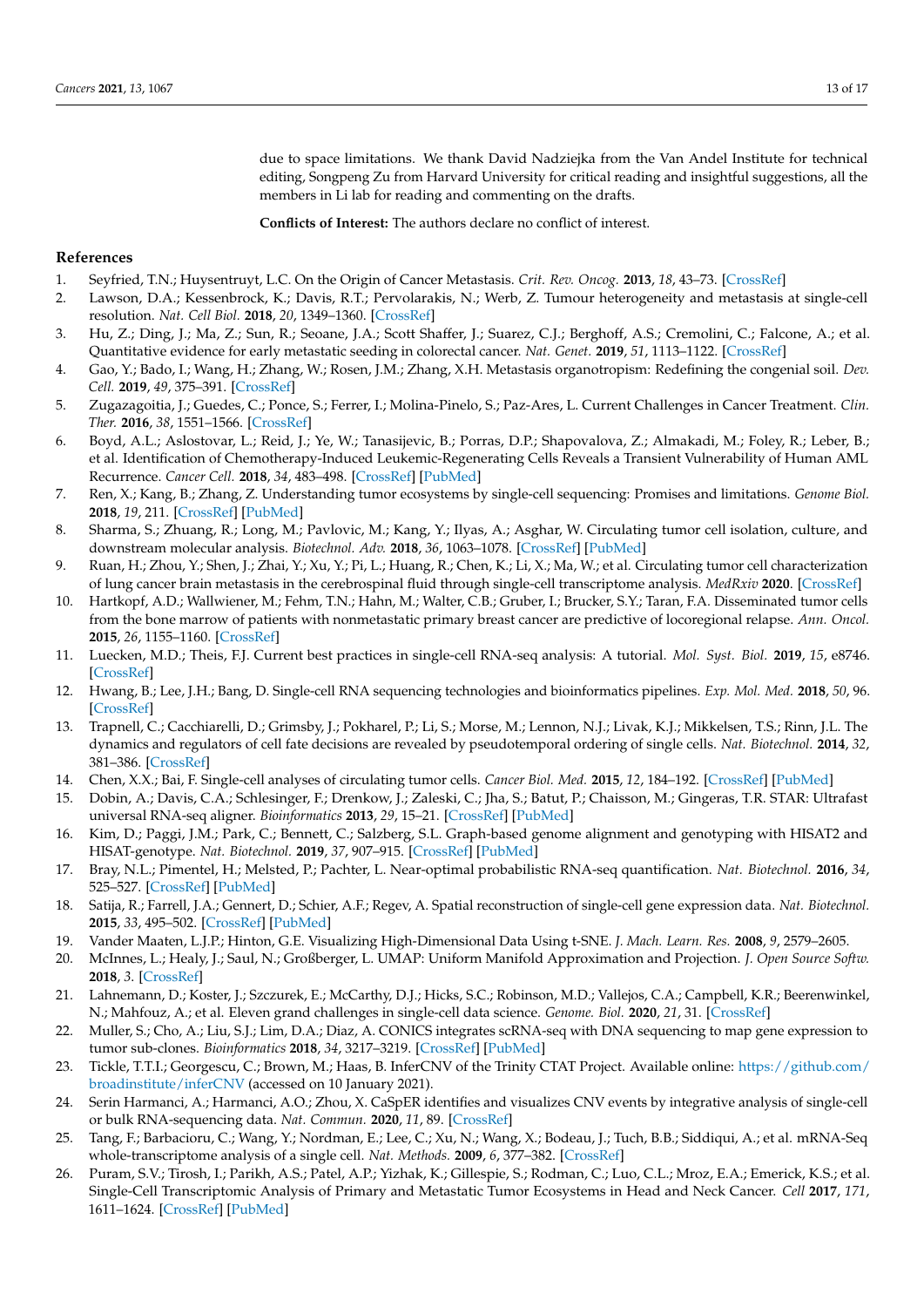- <span id="page-13-0"></span>27. Zhang, Y.; Song, J.; Zhao, Z.; Yang, M.; Chen, M.; Liu, C.; Ji, J.; Zhu, D. Single-cell transcriptome analysis reveals tumor immune microenvironment heterogenicity and granulocytes enrichment in colorectal cancer liver metastases. *Cancer Lett.* **2020**, *470*, 84–94. [\[CrossRef\]](http://doi.org/10.1016/j.canlet.2019.10.016)
- <span id="page-13-1"></span>28. Baryawno, N.; Kfoury, Y.; Severe, N.; Mei, S.; Hirz, T.; Gustafsson, K.; Brouse, T.; Scadden, E.; Choi, B.; Barkas, N.; et al. Impact of metastatic prostate cancer on human bone marrow. *BioRxiv* **2020**. [\[CrossRef\]](http://doi.org/10.1101/2020.03.19.998658)
- <span id="page-13-2"></span>29. Kwon, E.D.; Drake, C.G.; Scher, H.I.; Fizazi, K.; Bossi, A.; van den Eertwegh, A.J.; Krainer, M.; Houede, N.; Santos, R.; Mahammedi, H.; et al. Ipilimumab versus placebo after radiotherapy in patients with metastatic castration-resistant prostate cancer that had progressed after docetaxel chemotherapy (CA184-043): A multicentre, randomised, double-blind, phase 3 trial. *Lancet. Oncol.* **2014**, *15*, 700–712. [\[CrossRef\]](http://doi.org/10.1016/S1470-2045(14)70189-5)
- <span id="page-13-3"></span>30. Beer, T.M.; Kwon, E.D.; Drake, C.G.; Fizazi, K.; Logothetis, C.; Gravis, G.; Ganju, V.; Polikoff, J.; Saad, F.; Humanski, P.; et al. Randomized, Double-Blind, Phase III Trial of Ipilimumab Versus Placebo in Asymptomatic or Minimally Symptomatic Patients With Metastatic Chemotherapy-Naive Castration-Resistant Prostate Cancer. *J. Clin. Oncol.* **2017**, *35*, 40–47. [\[CrossRef\]](http://doi.org/10.1200/JCO.2016.69.1584) [\[PubMed\]](http://www.ncbi.nlm.nih.gov/pubmed/28034081)
- <span id="page-13-4"></span>31. Geng, S.; Wang, J.; Zhang, X.; Zhang, J.-J.; Wu, F.; Pang, Y.; Zhong, Y.; Wang, J.; Wang, W.; Lyu, X.; et al. Single-cell RNA sequencing reveals chemokine self-feeding of myeloma cells promotes extramedullary metastasis. *FEBS Lett.* **2020**, *594*, 452–465. [\[CrossRef\]](http://doi.org/10.1002/1873-3468.13623)
- <span id="page-13-5"></span>32. Durante, M.A.; Rodriguez, D.A.; Kurtenbach, S.; Kuznetsov, J.N.; Sanchez, M.I.; Decatur, C.L.; Snyder, H.; Feun, L.G.; Livingstone, A.S.; Harbour, J.W. Single-cell analysis reveals new evolutionary complexity in uveal melanoma. *Nat. Commun.* **2020**, *11*, 496. [\[CrossRef\]](http://doi.org/10.1038/s41467-019-14256-1)
- <span id="page-13-6"></span>33. Ramskold, D.; Luo, S.; Wang, Y.C.; Li, R.; Deng, Q.; Faridani, O.R.; Daniels, G.A.; Khrebtukova, I.; Loring, J.F.; Laurent, L.C.; et al. Full-length mRNA-Seq from single-cell levels of RNA and individual circulating tumor cells. *Nat. Biotechnol.* **2012**, *30*, 777–782. [\[CrossRef\]](http://doi.org/10.1038/nbt.2282) [\[PubMed\]](http://www.ncbi.nlm.nih.gov/pubmed/22820318)
- <span id="page-13-7"></span>34. Ting, D.T.; Wittner, B.S.; Ligorio, M.; Vincent Jordan, N.; Shah, A.M.; Miyamoto, D.T.; Aceto, N.; Bersani, F.; Brannigan, B.W.; Xega, K.; et al. Single-cell RNA sequencing identifies extracellular matrix gene expression by pancreatic circulating tumor cells. *Cell Rep.* **2014**, *8*, 1905–1918. [\[CrossRef\]](http://doi.org/10.1016/j.celrep.2014.08.029) [\[PubMed\]](http://www.ncbi.nlm.nih.gov/pubmed/25242334)
- <span id="page-13-8"></span>35. Miyamoto, D.T.; Zheng, Y.; Wittner, B.S.; Lee, R.J.; Zhu, H.; Broderick, K.T.; Desai, R.; Fox, D.B.; Brannigan, B.W.; Trautwein, J.; et al. RNA-Seq of single prostate CTCs implicates noncanonical Wnt signaling in antiandrogen resistance. *Science* **2015**, *349*, 1351–1356. [\[CrossRef\]](http://doi.org/10.1126/science.aab0917) [\[PubMed\]](http://www.ncbi.nlm.nih.gov/pubmed/26383955)
- <span id="page-13-9"></span>36. Cheng, Y.H.; Chen, Y.C.; Lin, E.; Brien, R.; Jung, S.; Chen, Y.T.; Lee, W.; Hao, Z.; Sahoo, S.; Min Kang, H.; et al. Hydro-Seq enables contamination-free high-throughput single-cell RNA-sequencing for circulating tumor cells. *Nat. Commun.* **2019**, *10*, 2163. [\[CrossRef\]](http://doi.org/10.1038/s41467-019-10122-2)
- <span id="page-13-10"></span>37. Zheng, Y.; Miyamoto, D.T.; Wittner, B.S.; Sullivan, J.P.; Aceto, N.; Jordan, N.V.; Yu, M.; Karabacak, N.M.; Comaills, V.; Morris, R.; et al. Expression of beta-globin by cancer cells promotes cell survival during blood-borne dissemination. *Nat. Commun.* **2017**, *8*, 14344. [\[CrossRef\]](http://doi.org/10.1038/ncomms14344)
- <span id="page-13-11"></span>38. Hamza, B.; Ng, S.R.; Prakadan, S.M.; Delgado, F.F.; Chin, C.R.; King, E.M.; Yang, L.F.; Davidson, S.M.; DeGouveia, K.L.; Cermak, N.; et al. Optofluidic real-time cell sorter for longitudinal CTC studies in mouse models of cancer. *Proc. Natl. Acad. Sci. USA* **2019**, *116*, 2232–2236. [\[CrossRef\]](http://doi.org/10.1073/pnas.1814102116)
- <span id="page-13-12"></span>39. Navin, N.; Kendall, J.; Troge, J.; Andrews, P.; Rodgers, L.; McIndoo, J.; Cook, K.; Stepansky, A.; Levy, D.; Esposito, D.; et al. Tumour evolution inferred by single-cell sequencing. *Nature* **2011**, *472*, 90–94. [\[CrossRef\]](http://doi.org/10.1038/nature09807)
- <span id="page-13-13"></span>40. Hou, Y.; Song, L.; Zhu, P.; Zhang, B.; Tao, Y.; Xu, X.; Li, F.; Wu, K.; Liang, J.; Shao, D.; et al. Single-cell exome sequencing and monoclonal evolution of a JAK2-negative myeloproliferative neoplasm. *Cell* **2012**, *148*, 873–885. [\[CrossRef\]](http://doi.org/10.1016/j.cell.2012.02.028) [\[PubMed\]](http://www.ncbi.nlm.nih.gov/pubmed/22385957)
- <span id="page-13-14"></span>41. Xu, X.; Hou, Y.; Yin, X.; Bao, L.; Tang, A.; Song, L.; Li, F.; Tsang, S.; Wu, K.; Wu, H.; et al. Single-cell exome sequencing reveals single-nucleotide mutation characteristics of a kidney tumor. *Cell* **2012**, *148*, 886–895. [\[CrossRef\]](http://doi.org/10.1016/j.cell.2012.02.025)
- <span id="page-13-15"></span>42. Carlsson, A.; Kuhn, P.; Luttgen, M.S.; Dizon, K.K.; Troncoso, P.; Corn, P.G.; Kolatkar, A.; Hicks, J.B.; Logothetis, C.J.; Zurita, A.J. Paired High-Content Analysis of Prostate Cancer Cells in Bone Marrow and Blood Characterizes Increased Androgen Receptor Expression in Tumor Cell Clusters. *Clin. Cancer Res.* **2017**, *23*, 1722–1732. [\[CrossRef\]](http://doi.org/10.1158/1078-0432.CCR-16-1355)
- 43. Kim, O.; Lee, D.; Chungwon Lee, A.; Lee, Y.; Bae, H.J.; Lee, H.B.; Kim, R.N.; Han, W.; Kwon, S. Whole Genome Sequencing of Single Circulating Tumor Cells Isolated by Applying a Pulsed Laser to Cell-Capturing Microstructures. *Small* **2019**, *15*, e1902607. [\[CrossRef\]](http://doi.org/10.1002/smll.201902607) [\[PubMed\]](http://www.ncbi.nlm.nih.gov/pubmed/31240868)
- 44. Polzer, B.; Medoro, G.; Pasch, S.; Fontana, F.; Zorzino, L.; Pestka, A.; Andergassen, U.; Meier-Stiegen, F.; Czyz, Z.T.; Alberter, B.; et al. Molecular profiling of single circulating tumor cells with diagnostic intention. *EMBO Mol. Med.* **2014**, *6*, 1371–1386. [\[CrossRef\]](http://doi.org/10.15252/emmm.201404033) [\[PubMed\]](http://www.ncbi.nlm.nih.gov/pubmed/25358515)
- 45. Lu, S.; Chang, C.J.; Guan, Y.; Szafer-Glusman, E.; Punnoose, E.; Do, A.; Suttmann, B.; Gagnon, R.; Rodriguez, A.; Landers, M.; et al. Genomic Analysis of Circulating Tumor Cells at the Single-Cell Level. *J. Mol. Diagn.* **2020**. [\[CrossRef\]](http://doi.org/10.1016/j.jmoldx.2020.02.013) [\[PubMed\]](http://www.ncbi.nlm.nih.gov/pubmed/32247862)
- <span id="page-13-16"></span>46. Lim, S.B.; Lim, C.T.; Lim, W.T. Single-Cell Analysis of Circulating Tumor Cells: Why Heterogeneity Matters. *Cancers* **2019**, *11*, 1595. [\[CrossRef\]](http://doi.org/10.3390/cancers11101595)
- <span id="page-13-17"></span>47. Dago, A.E.; Stepansky, A.; Carlsson, A.; Luttgen, M.; Kendall, J.; Baslan, T.; Kolatkar, A.; Wigler, M.; Bethel, K.; Gross, M.E.; et al. Rapid phenotypic and genomic change in response to therapeutic pressure in prostate cancer inferred by high content analysis of single circulating tumor cells. *PLoS ONE* **2014**, *9*, e101777. [\[CrossRef\]](http://doi.org/10.1371/journal.pone.0101777) [\[PubMed\]](http://www.ncbi.nlm.nih.gov/pubmed/25084170)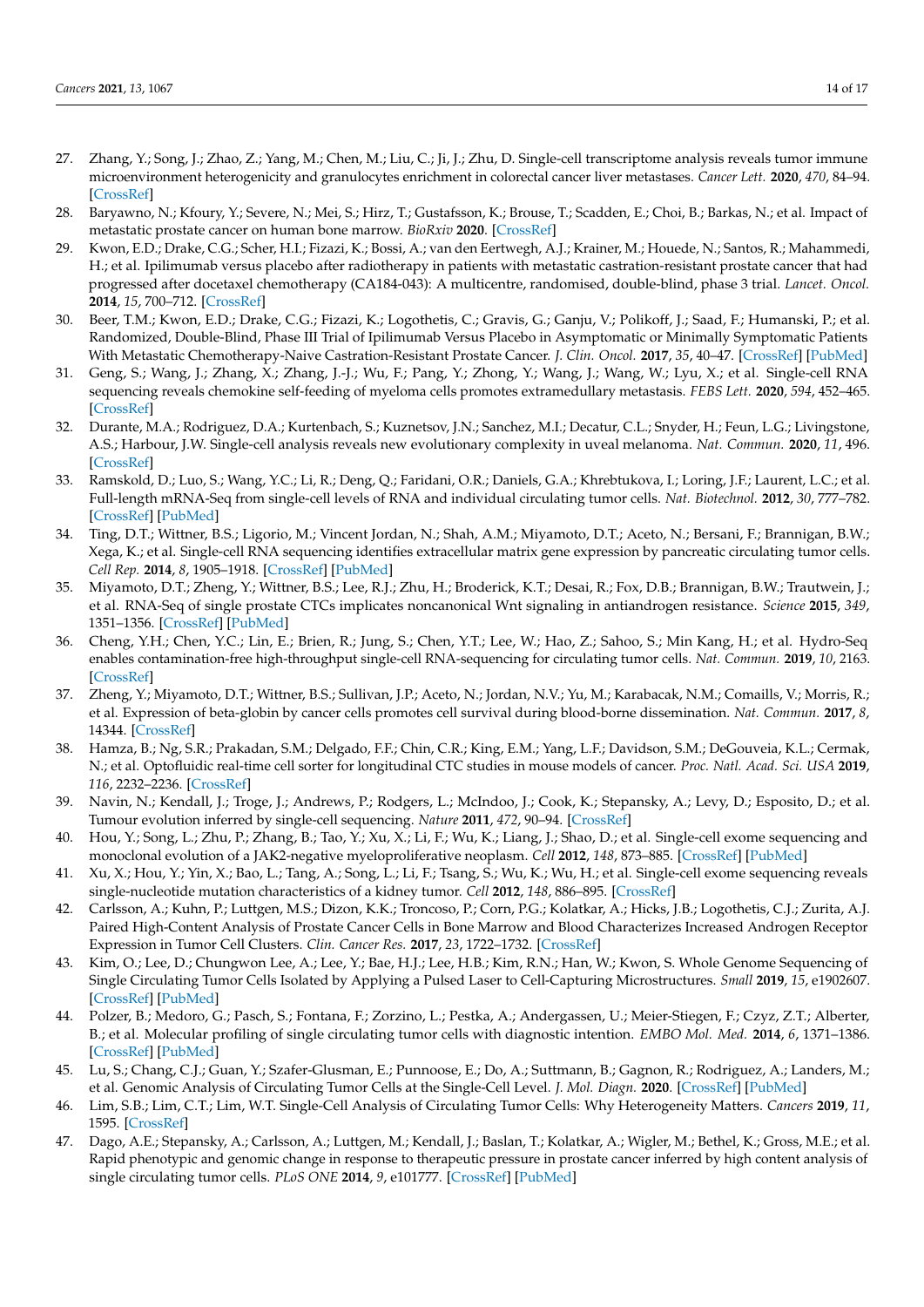- <span id="page-14-0"></span>48. De Luca, F.; Rotunno, G.; Salvianti, F.; Galardi, F.; Pestrin, M.; Gabellini, S.; Simi, L.; Mancini, I.; Vannucchi, A.M.; Pazzagli, M.; et al. Mutational analysis of single circulating tumor cells by next generation sequencing in metastatic breast cancer. *Oncotarget* **2016**, *7*, 26107–26119. [\[CrossRef\]](http://doi.org/10.18632/oncotarget.8431) [\[PubMed\]](http://www.ncbi.nlm.nih.gov/pubmed/27034166)
- <span id="page-14-1"></span>49. Mallory, X.F.; Edrisi, M.; Navin, N.; Nakhleh, L. Methods for copy number aberration detection from single-cell DNA-sequencing data. *Genome Biol.* **2020**, *21*, 208. [\[CrossRef\]](http://doi.org/10.1186/s13059-020-02119-8)
- <span id="page-14-2"></span>50. Andor, N.; Lau, B.T.; Catalanotti, C.; Sathe, A.; Kubit, M.; Chen, J.; Blaj, C.; Cherry, A.; Bangs, C.D.; Grimes, S.M.; et al. Joint single cell DNA-seq and RNA-seq of gastric cancer cell lines reveals rules of in vitro evolution. *NAR Genom. Bioinform.* **2020**, *2*, lqaa016. [\[CrossRef\]](http://doi.org/10.1093/nargab/lqaa016)
- <span id="page-14-3"></span>51. Guo, H.; Zhu, P.; Wu, X.; Li, X.; Wen, L.; Tang, F. Single-cell methylome landscapes of mouse embryonic stem cells and early embryos analyzed using reduced representation bisulfite sequencing. *Genome Res.* **2013**, *23*, 2126–2135. [\[CrossRef\]](http://doi.org/10.1101/gr.161679.113)
- <span id="page-14-4"></span>52. Nagano, T.; Lubling, Y.; Stevens, T.J.; Schoenfelder, S.; Yaffe, E.; Dean, W.; Laue, E.D.; Tanay, A.; Fraser, P. Single-cell Hi-C reveals cell-to-cell variability in chromosome structure. *Nature* **2013**, *502*, 59–64. [\[CrossRef\]](http://doi.org/10.1038/nature12593)
- <span id="page-14-5"></span>53. Rotem, A.; Ram, O.; Shoresh, N.; Sperling, R.A.; Goren, A.; Weitz, D.A.; Bernstein, B.E. Single-cell ChIP-seq reveals cell subpopulations defined by chromatin state. *Nat. Biotechnol.* **2015**, *33*, 1165–1172. [\[CrossRef\]](http://doi.org/10.1038/nbt.3383) [\[PubMed\]](http://www.ncbi.nlm.nih.gov/pubmed/26458175)
- <span id="page-14-6"></span>54. Benezeder, T.; Tiran, V.; Treitler, A.A.N.; Suppan, C.; Rossmann, C.; Stoeger, H.; Cote, R.J.; Datar, R.H.; Balic, M.; Dandachi, N. Multigene methylation analysis of enriched circulating tumor cells associates with poor progression-free survival in metastatic breast cancer patients. *Oncotarget* **2017**, *8*, 92483–92496. [\[CrossRef\]](http://doi.org/10.18632/oncotarget.21426)
- <span id="page-14-8"></span>55. Abouleila, Y.; Onidani, K.; Ali, A.; Shoji, H.; Kawai, T.; Lim, C.T.; Kumar, V.; Okaya, S.; Kato, K.; Hiyama, E.; et al. Live single cell mass spectrometry reveals cancer-specific metabolic profiles of circulating tumor cells. *Cancer Sci.* **2019**, *110*, 697–706. [\[CrossRef\]](http://doi.org/10.1111/cas.13915) [\[PubMed\]](http://www.ncbi.nlm.nih.gov/pubmed/30549153)
- <span id="page-14-7"></span>56. Zhang, Y.; Tang, Y.; Sun, S.; Wang, Z.; Wu, W.; Zhao, X.; Czajkowsky, D.M.; Li, Y.; Tian, J.; Xu, L.; et al. Single-cell codetection of metabolic activity, intracellular functional proteins, and genetic mutations from rare circulating tumor cells. *Anal. Chem.* **2015**, *87*, 9761–9768. [\[CrossRef\]](http://doi.org/10.1021/acs.analchem.5b01901)
- <span id="page-14-9"></span>57. Picelli, S.; Faridani, O.R.; Bjorklund, A.K.; Winberg, G.; Sagasser, S.; Sandberg, R. Full-length RNA-seq from single cells using Smart-seq2. *Nat. Protoc.* **2014**, *9*, 171–181. [\[CrossRef\]](http://doi.org/10.1038/nprot.2014.006)
- <span id="page-14-10"></span>58. Hendriks, G.J.; Jung, L.A.; Larsson, A.J.M.; Lidschreiber, M.; Andersson Forsman, O.; Lidschreiber, K.; Cramer, P.; Sandberg, R. NASC-seq monitors RNA synthesis in single cells. *Nat. Commun.* **2019**, *10*, 3138. [\[CrossRef\]](http://doi.org/10.1038/s41467-019-11028-9)
- <span id="page-14-11"></span>59. Hagemann-Jensen, M.; Abdullayev, I.; Sandberg, R.; Faridani, O.R. Small-seq for single-cell small-RNA sequencing. *Nat. Protoc.* **2018**, *13*, 2407–2424. [\[CrossRef\]](http://doi.org/10.1038/s41596-018-0049-y)
- <span id="page-14-12"></span>60. Xiao, Z.; Cheng, G.; Jiao, Y.; Pan, C.; Li, R.; Jia, D.; Zhu, J.; Wu, C.; Zheng, M.; Jia, J. Holo-Seq: Single-cell sequencing of holo-transcriptome. *Genome Biol.* **2018**, *19*, 163. [\[CrossRef\]](http://doi.org/10.1186/s13059-018-1553-7) [\[PubMed\]](http://www.ncbi.nlm.nih.gov/pubmed/30333049)
- <span id="page-14-13"></span>61. Smallwood, S.A.; Lee, H.J.; Angermueller, C.; Krueger, F.; Saadeh, H.; Peat, J.; Andrews, S.R.; Stegle, O.; Reik, W.; Kelsey, G. Single-cell genome-wide bisulfite sequencing for assessing epigenetic heterogeneity. *Nat. Methods* **2014**, *11*, 817–820. [\[CrossRef\]](http://doi.org/10.1038/nmeth.3035)
- <span id="page-14-14"></span>62. Kobayashi, H.; Koike, T.; Sakashita, A.; Tanaka, K.; Kumamoto, S.; Kono, T. Repetitive DNA methylome analysis by small-scale and single-cell shotgun bisulfite sequencing. *Genes Cells* **2016**, *21*, 1209–1222. [\[CrossRef\]](http://doi.org/10.1111/gtc.12440) [\[PubMed\]](http://www.ncbi.nlm.nih.gov/pubmed/27696608)
- <span id="page-14-15"></span>63. Dey, S.S.; Kester, L.; Spanjaard, B.; Bienko, M.; van Oudenaarden, A. Integrated genome and transcriptome sequencing of the same cell. *Nat. Biotechnol.* **2015**, *33*, 285–289. [\[CrossRef\]](http://doi.org/10.1038/nbt.3129)
- <span id="page-14-16"></span>64. Macaulay, I.C.; Haerty, W.; Kumar, P.; Li, Y.I.; Hu, T.X.; Teng, M.J.; Goolam, M.; Saurat, N.; Coupland, P.; Shirley, L.M.; et al. G&T-seq: Parallel sequencing of single-cell genomes and transcriptomes. *Nat. Methods* **2015**, *12*, 519–522. [\[CrossRef\]](http://doi.org/10.1038/nmeth.3370)
- <span id="page-14-17"></span>65. Angermueller, C.; Clark, S.J.; Lee, H.J.; Macaulay, I.C.; Teng, M.J.; Hu, T.X.; Krueger, F.; Smallwood, S.; Ponting, C.P.; Voet, T.; et al. Parallel single-cell sequencing links transcriptional and epigenetic heterogeneity. *Nat. Methods* **2016**, *13*, 229–232. [\[CrossRef\]](http://doi.org/10.1038/nmeth.3728)
- <span id="page-14-18"></span>66. Hu, Y.; Huang, K.; An, Q.; Du, G.; Hu, G.; Xue, J.; Zhu, X.; Wang, C.Y.; Xue, Z.; Fan, G. Simultaneous profiling of transcriptome and DNA methylome from a single cell. *Genome Biol.* **2016**, *17*, 88. [\[CrossRef\]](http://doi.org/10.1186/s13059-016-0950-z) [\[PubMed\]](http://www.ncbi.nlm.nih.gov/pubmed/27150361)
- <span id="page-14-19"></span>67. Hou, Y.; Guo, H.; Cao, C.; Li, X.; Hu, B.; Zhu, P.; Wu, X.; Wen, L.; Tang, F.; Huang, Y.; et al. Single-cell triple omics sequencing reveals genetic, epigenetic, and transcriptomic heterogeneity in hepatocellular carcinomas. *Cell Res.* **2016**, *26*, 304–319. [\[CrossRef\]](http://doi.org/10.1038/cr.2016.23)
- <span id="page-14-20"></span>68. Stoeckius, M.; Hafemeister, C.; Stephenson, W.; Houck-Loomis, B.; Chattopadhyay, P.K.; Swerdlow, H.; Satija, R.; Smibert, P. Simultaneous epitope and transcriptome measurement in single cells. *Nat. Methods* **2017**, *14*, 865–868. [\[CrossRef\]](http://doi.org/10.1038/nmeth.4380)
- 69. Peterson, V.M.; Zhang, K.X.; Kumar, N.; Wong, J.; Li, L.; Wilson, D.C.; Moore, R.; McClanahan, T.K.; Sadekova, S.; Klappenbach, J.A. Multiplexed quantification of proteins and transcripts in single cells. *Nat. Biotechnol.* **2017**, *35*, 936–939. [\[CrossRef\]](http://doi.org/10.1038/nbt.3973) [\[PubMed\]](http://www.ncbi.nlm.nih.gov/pubmed/28854175)
- <span id="page-14-21"></span>70. Martin, J.; Fan, H.C.; Shum, E. Oligo-conjugated antibodies (Ab-seq) and massively parallel single cell sequencing reveal the high parameter correlation of protein and mRNA expression in individual immune cells. *J. Immunol.* **2018**, *200*, 1.
- <span id="page-14-22"></span>71. Cao, J.; Cusanovich, D.A.; Ramani, V.; Aghamirzaie, D.; Pliner, H.A.; Hill, A.J.; Daza, R.M.; McFaline-Figueroa, J.L.; Packer, J.S.; Christiansen, L.; et al. Joint profiling of chromatin accessibility and gene expression in thousands of single cells. *Science* **2018**, *361*, 1380–1385. [\[CrossRef\]](http://doi.org/10.1126/science.aau0730) [\[PubMed\]](http://www.ncbi.nlm.nih.gov/pubmed/30166440)
- <span id="page-14-23"></span>72. Moncada, R.; Barkley, D.; Wagner, F.; Chiodin, M.; Devlin, J.C.; Baron, M.; Hajdu, C.H.; Simeone, D.M.; Yanai, I. Integrating microarray-based spatial transcriptomics and single-cell RNA-seq reveals tissue architecture in pancreatic ductal adenocarcinomas. *Nat. Biotechnol.* **2020**, *38*, 333–342. [\[CrossRef\]](http://doi.org/10.1038/s41587-019-0392-8)
- <span id="page-14-24"></span>73. Stickels, R.R.; Murray, E.; Kumar, P.; Li, J.; Marshall, J.L.; Di Bella, D.J.; Arlotta, P.; Macosko, E.Z.; Chen, F. Highly sensitive spatial transcriptomics at near-cellular resolution with Slide-seqV2. *Nat. Biotechnol.* **2020**. [\[CrossRef\]](http://doi.org/10.1038/s41587-020-0739-1)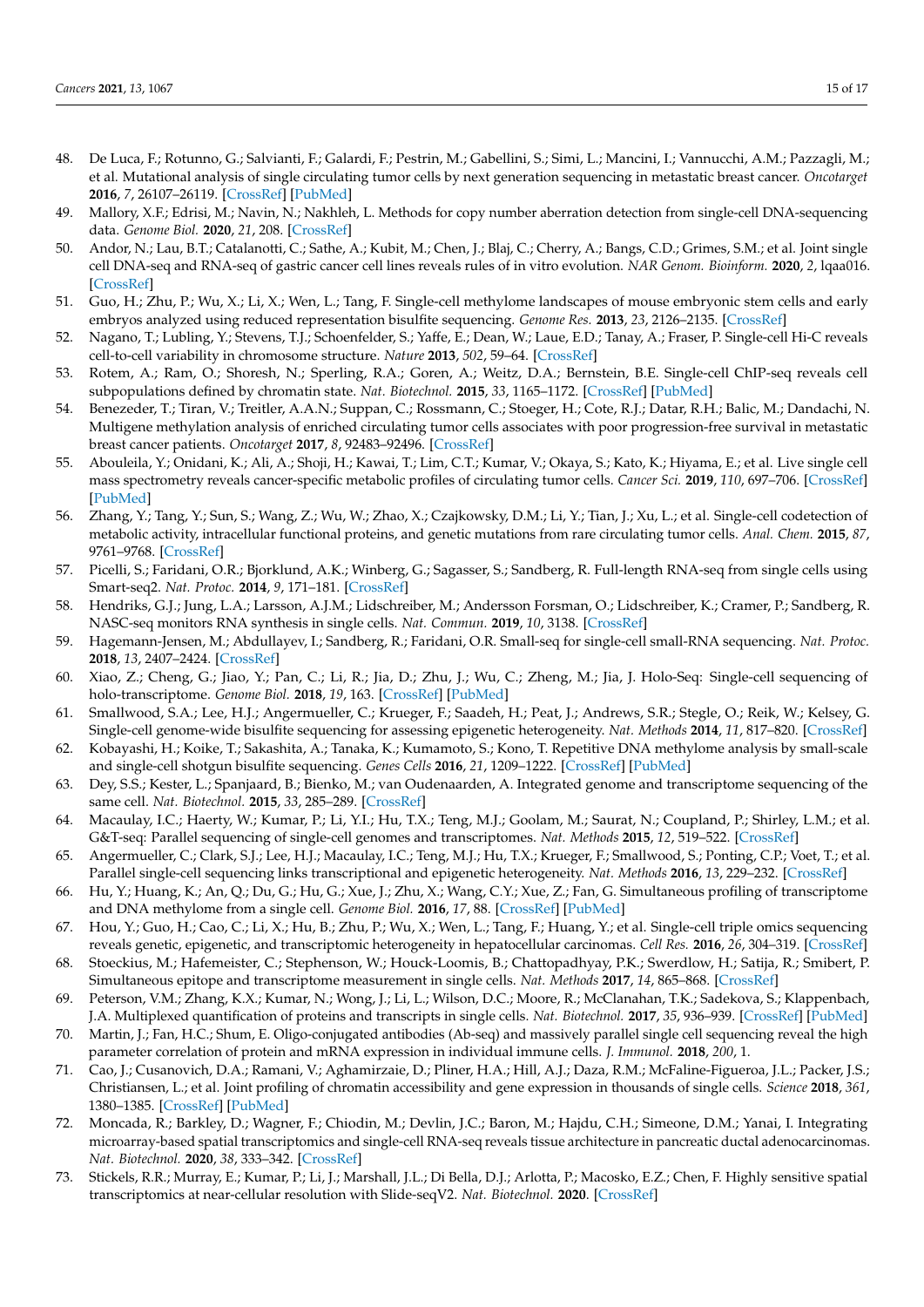- <span id="page-15-0"></span>74. Schermelleh, L.; Ferrand, A.; Huser, T.; Eggeling, C.; Sauer, M.; Biehlmaier, O.; Drummen, G.P.C. Super-resolution microscopy demystified. *Nat. Cell. Biol.* **2019**, *21*, 72–84. [\[CrossRef\]](http://doi.org/10.1038/s41556-018-0251-8)
- <span id="page-15-1"></span>75. Coelho, S.; Baek, J.; Graus, M.S.; Halstead, J.M.; Nicovich, P.R.; Feher, K.; Gandhi, H.; Gooding, J.J.; Gaus, K. Ultraprecise single-molecule localization microscopy enables in situ distance measurements in intact cells. *Sci. Adv.* **2020**, *6*. [\[CrossRef\]](http://doi.org/10.1126/sciadv.aay8271)
- <span id="page-15-2"></span>76. Angelova, M.; Mlecnik, B.; Vasaturo, A.; Bindea, G.; Fredriksen, T.; Lafontaine, L.; Buttard, B.; Morgand, E.; Bruni, D.; Jouret-Mourin, A.; et al. Evolution of Metastases in Space and Time under Immune Selection. *Cell* **2018**, *175*, 751–765. [\[CrossRef\]](http://doi.org/10.1016/j.cell.2018.09.018)
- <span id="page-15-3"></span>77. Berberat, P.O.; Friess, H.; Wang, L.; Zhu, Z.; Bley, T.; Frigeri, L.; Zimmermann, A.; Buchler, M.W. Comparative analysis of galectins in primary tumors and tumor metastasis in human pancreatic cancer. *J. Histochem. Cytochem.* **2001**, *49*, 539–549. [\[CrossRef\]](http://doi.org/10.1177/002215540104900414)
- <span id="page-15-4"></span>78. Chrzanowska, N.M.; Kowalewski, J.; Lewandowska, M.A. Use of Fluorescence In Situ Hybridization (FISH) in Diagnosis and Tailored Therapies in Solid Tumors. *Molecules* **2020**, *25*, 1864. [\[CrossRef\]](http://doi.org/10.3390/molecules25081864)
- <span id="page-15-5"></span>79. Ueda, H.R.; Erturk, A.; Chung, K.; Gradinaru, V.; Chedotal, A.; Tomancak, P.; Keller, P.J. Tissue clearing and its applications in neuroscience. *Nat. Rev. Neurosci.* **2020**, *21*, 61–79. [\[CrossRef\]](http://doi.org/10.1038/s41583-019-0250-1)
- <span id="page-15-6"></span>80. Kubota, S.I.; Takahashi, K.; Nishida, J.; Morishita, Y.; Ehata, S.; Tainaka, K.; Miyazono, K.; Ueda, H.R. Whole-Body Profiling of Cancer Metastasis with Single-Cell Resolution. *Cell Rep.* **2017**, *20*, 236–250. [\[CrossRef\]](http://doi.org/10.1016/j.celrep.2017.06.010)
- <span id="page-15-7"></span>81. Pan, C.; Schoppe, O.; Parra-Damas, A.; Cai, R.; Todorov, M.I.; Gondi, G.; von Neubeck, B.; Bogurcu-Seidel, N.; Seidel, S.; Sleiman, K.; et al. Deep Learning Reveals Cancer Metastasis and Therapeutic Antibody Targeting in the Entire Body. *Cell* **2019**, *179*, 1661–1676. [\[CrossRef\]](http://doi.org/10.1016/j.cell.2019.11.013) [\[PubMed\]](http://www.ncbi.nlm.nih.gov/pubmed/31835038)
- <span id="page-15-8"></span>82. Osmani, N.; Goetz, J.G. Multiscale Imaging of Metastasis in Zebrafish. *Trends Cancer* **2019**, *5*, 766–778. [\[CrossRef\]](http://doi.org/10.1016/j.trecan.2019.10.003) [\[PubMed\]](http://www.ncbi.nlm.nih.gov/pubmed/31813454)
- <span id="page-15-9"></span>83. Benjamin, D.C.; Hynes, R.O. Intravital imaging of metastasis in adult Zebrafish. *BMC Cancer* **2017**, *17*, 660. [\[CrossRef\]](http://doi.org/10.1186/s12885-017-3647-0)
- <span id="page-15-10"></span>84. Blackburn, J.S.; Langenau, D.M. Zebrafish as a model to assess cancer heterogeneity, progression and relapse. *Dis. Model. Mech.* **2014**, *7*, 755–762. [\[CrossRef\]](http://doi.org/10.1242/dmm.015842)
- 85. Teng, Y.; Xie, X.; Walker, S.; White, D.T.; Mumm, J.S.; Cowell, J.K. Evaluating human cancer cell metastasis in zebrafish. *BMC Cancer* **2013**, *13*, 453. [\[CrossRef\]](http://doi.org/10.1186/1471-2407-13-453) [\[PubMed\]](http://www.ncbi.nlm.nih.gov/pubmed/24089705)
- <span id="page-15-11"></span>86. Paul, C.D.; Bishop, K.; Devine, A.; Paine, E.L.; Staunton, J.R.; Thomas, S.M.; Thomas, J.R.; Doyle, A.D.; Miller Jenkins, L.M.; Morgan, N.Y.; et al. Tissue Architectural Cues Drive Organ Targeting of Tumor Cells in Zebrafish. *Cell Syst.* **2019**, *9*, 187–206. [\[CrossRef\]](http://doi.org/10.1016/j.cels.2019.07.005) [\[PubMed\]](http://www.ncbi.nlm.nih.gov/pubmed/31445892)
- <span id="page-15-12"></span>87. Liu, C.; Zhang, Y.; Lim, S.; Hosaka, K.; Yang, Y.; Pavlova, T.; Alkasalias, T.; Hartman, J.; Jensen, L.; Xing, X.; et al. A Zebrafish Model Discovers a Novel Mechanism of Stromal Fibroblast-Mediated Cancer Metastasis. *Clin. Cancer Res.* **2017**, *23*, 4769–4779. [\[CrossRef\]](http://doi.org/10.1158/1078-0432.CCR-17-0101) [\[PubMed\]](http://www.ncbi.nlm.nih.gov/pubmed/28420724)
- <span id="page-15-13"></span>88. Kitamura, T.; Pollard, J.W.; Vendrell, M. Optical Windows for Imaging the Metastatic Tumour Microenvironment in vivo. *Trends Biotechnol.* **2017**, *35*, 5–8. [\[CrossRef\]](http://doi.org/10.1016/j.tibtech.2016.05.001)
- 89. Choi, M.; Kwok, S.J.; Yun, S.H. In vivo fluorescence microscopy: Lessons from observing cell behavior in their native environment. *Physiology* **2015**, *30*, 40–49. [\[CrossRef\]](http://doi.org/10.1152/physiol.00019.2014)
- <span id="page-15-14"></span>90. Alieva, M.; Ritsma, L.; Giedt, R.J.; Weissleder, R.; van Rheenen, J. Imaging windows for long-term intravital imaging: General overview and technical insights. *Intravital* **2014**, *3*, e29917. [\[CrossRef\]](http://doi.org/10.4161/intv.29917) [\[PubMed\]](http://www.ncbi.nlm.nih.gov/pubmed/28243510)
- <span id="page-15-15"></span>91. Beerling, E.; Ritsma, L.; Vrisekoop, N.; Derksen, P.W.; van Rheenen, J. Intravital microscopy: New insights into metastasis of tumors. *J. Cell. Sci.* **2011**, *124*, 299–310. [\[CrossRef\]](http://doi.org/10.1242/jcs.072728)
- <span id="page-15-16"></span>92. Hoffman, R.M. Advantages of multi-color fluorescent proteins for whole-body and in vivo cellular imaging. *J. Biomed. Opt.* **2005**, *10*, 41202. [\[CrossRef\]](http://doi.org/10.1117/1.1992485)
- <span id="page-15-17"></span>93. Paris, S.; Sesboue, R. Metastasis models: The green fluorescent revolution? *Carcinogenesis* **2004**, *25*, 2285–2292. [\[CrossRef\]](http://doi.org/10.1093/carcin/bgh219)
- <span id="page-15-18"></span>94. Kedrin, D.; Gligorijevic, B.; Wyckoff, J.; Verkhusha, V.V.; Condeelis, J.; Segall, J.E.; van Rheenen, J. Intravital imaging of metastatic behavior through a mammary imaging window. *Nat. Methods* **2008**, *5*, 1019–1021. [\[CrossRef\]](http://doi.org/10.1038/nmeth.1269) [\[PubMed\]](http://www.ncbi.nlm.nih.gov/pubmed/18997781)
- <span id="page-15-19"></span>95. Alander, J.T.; Kaartinen, I.; Laakso, A.; Patila, T.; Spillmann, T.; Tuchin, V.V.; Venermo, M.; Valisuo, P. A review of indocyanine green fluorescent imaging in surgery. *Int. J. Biomed. Imaging* **2012**, *2012*, 940585. [\[CrossRef\]](http://doi.org/10.1155/2012/940585) [\[PubMed\]](http://www.ncbi.nlm.nih.gov/pubmed/22577366)
- <span id="page-15-20"></span>96. Debie, P.; Hernot, S. Emerging Fluorescent Molecular Tracers to Guide Intra-Operative Surgical Decision-Making. *Front. Pharmacol.* **2019**, *10*, 510. [\[CrossRef\]](http://doi.org/10.3389/fphar.2019.00510) [\[PubMed\]](http://www.ncbi.nlm.nih.gov/pubmed/31139085)
- <span id="page-15-21"></span>97. van Dam, G.M.; Themelis, G.; Crane, L.M.; Harlaar, N.J.; Pleijhuis, R.G.; Kelder, W.; Sarantopoulos, A.; de Jong, J.S.; Arts, H.J.; van der Zee, A.G.; et al. Intraoperative tumor-specific fluorescence imaging in ovarian cancer by folate receptor-alpha targeting: First in-human results. *Nat. Med.* **2011**, *17*, 1315–1319. [\[CrossRef\]](http://doi.org/10.1038/nm.2472)
- <span id="page-15-22"></span>98. Klerk, C.P.; Overmeer, R.M.; Niers, T.M.; Versteeg, H.H.; Richel, D.J.; Buckle, T.; Van Noorden, C.J.; van Tellingen, O. Validity of bioluminescence measurements for noninvasive in vivo imaging of tumor load in small animals. *Biotechniques* **2007**, *43*, 7–13. [\[CrossRef\]](http://doi.org/10.2144/000112515)
- <span id="page-15-23"></span>99. Nasu, Y.; Campbell, R.E. Unnaturally aglow with a bright inner light. *Science* **2018**, *359*, 868–869. [\[CrossRef\]](http://doi.org/10.1126/science.aas9159)
- <span id="page-15-24"></span>100. Yeh, H.W.; Ai, H.W. Development and Applications of Bioluminescent and Chemiluminescent Reporters and Biosensors. *Annu. Rev. Anal. Chem.* **2019**, *12*, 129–150. [\[CrossRef\]](http://doi.org/10.1146/annurev-anchem-061318-115027)
- <span id="page-15-25"></span>101. Iwano, S.; Sugiyama, M.; Hama, H.; Watakabe, A.; Hasegawa, N.; Kuchimaru, T.; Tanaka, K.Z.; Takahashi, M.; Ishida, Y.; Hata, J.; et al. Single-cell bioluminescence imaging of deep tissue in freely moving animals. *Science* **2018**, *359*, 935–939. [\[CrossRef\]](http://doi.org/10.1126/science.aaq1067)
- <span id="page-15-26"></span>102. Iguchi, K.; Oh, G.; Ookawa, K.; Yanagi, K.; Sakai, M.; Yamamoto, T.; Ishikawa, S.; Onizuka, M. In vivo observation of pulmonary micrometastasis of colon cancer in normal rats. *Microvasc. Res.* **2007**, *73*, 206–213. [\[CrossRef\]](http://doi.org/10.1016/j.mvr.2007.02.003)